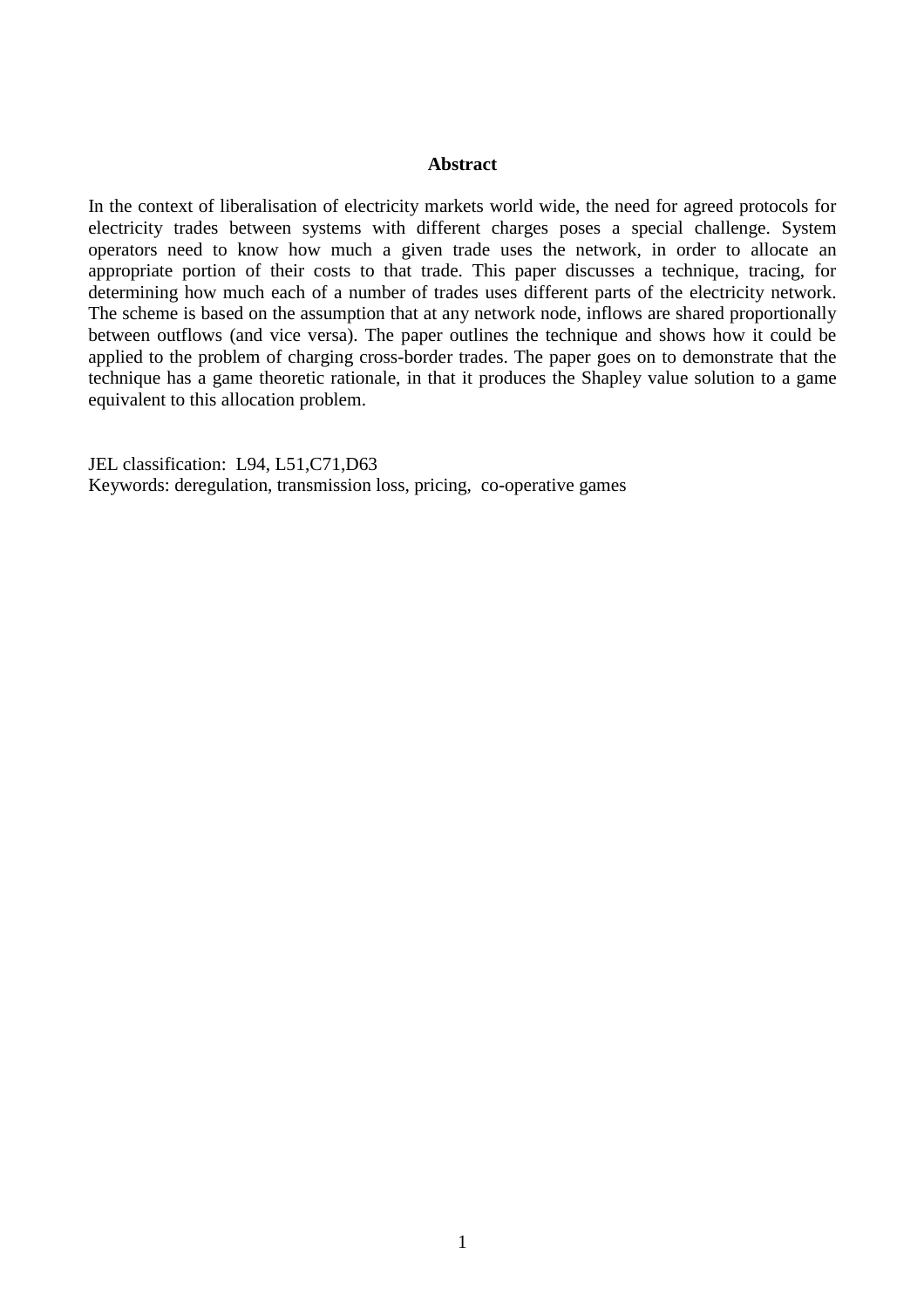## **A TRACING METHOD FOR PRICING INTER-AREA ELECTRICITY TRADES**<sup>∗</sup>

| R. J. Green                | J. W. Bialek               |
|----------------------------|----------------------------|
| School of Economic Studies | School of Engineering      |
|                            |                            |
| University of Hull         | University of Durham       |
| Hull HU6 7RX, UK           | Durham DH1 3LE, UK         |
| R.Green@hull.ac.uk         | Janusz.Bialek@durham.ac.uk |
|                            |                            |

## **1 INTRODUCTION**

 $\overline{a}$ 

Around the world, electricity industries are being restructured and liberalised. Electricity is being treated as a commodity to be bought and sold by generators, retailers (suppliers) and other traders. Vertically integrated utilities are being broken up, which allows end users and distributors to buy power from more distant generators. No commodity can be traded, however, unless there are appropriate arrangements for its delivery. In the electricity industry, this is the responsibility of transmission companies, and the special nature of electricity poses a number of challenges. These make transmission charging a complex subject, and many different approaches have been adopted around the world. However, to allow electricity trades between systems with different charges it is necessary to agree protocols for cross-border trades. In particular, system operators need to know how much a given trade is making use of the network, in order to allocate an appropriate portion of their costs to that trade. This paper discusses a technique, tracing, for determining how much each of a number of trades is using different parts of the electricity network. It outlines the technique and shows how it could be applied to the problem of charging cross-border trades. The paper also demonstrates that the technique has a game theoretic rationale, in that it produces the Shapley value solution to a game equivalent to the problem we study.

Chile was the first country to introduce an electricity wholesale market, in 1978, but the world-wide trend towards deregulation can be dated from the start of the 1990s. In England and Wales, the nationalised electricity industry was divided into three generating companies, competing to sell power in a wholesale spot market, the Pool. Power was then carried to the dozen (pre-existing) distribution companies by a new transmission company, the National Grid Company. In Norway, existing trading arrangements developed into NordPool's formalised spot market, which gradually expanded to cover Sweden, Finland, and part of Denmark. New Zealand developed a spot market based on the marginal cost pricing ideas of Schweppe et al (1988). By the end of the decade, the US Federal Energy Regulatory Commission was requiring the electricity industry to form regional transmission organisations in order to better co-ordinate trading, and the European Union was working towards a Single European Market in electricity.

Electricity markets cannot be operated in isolation from transmission systems. It is essential to balance generation and demand on a second-by-second basis, or risk damage to the entire network. This risk, and the need to ensure that all customers receive their power at a satisfactory voltage, place limits on the amount of electricity that can flow through each part of the network. The amount of electricity that does flow through each part of the network depends upon its design, and the pattern of generation and demand, and is given by Kirchhoff's laws. In the short term,

<sup>∗</sup> We acknowledge useful comments received from David Newbery and Karsten Neuhoff. We are responsible for any errors that remain.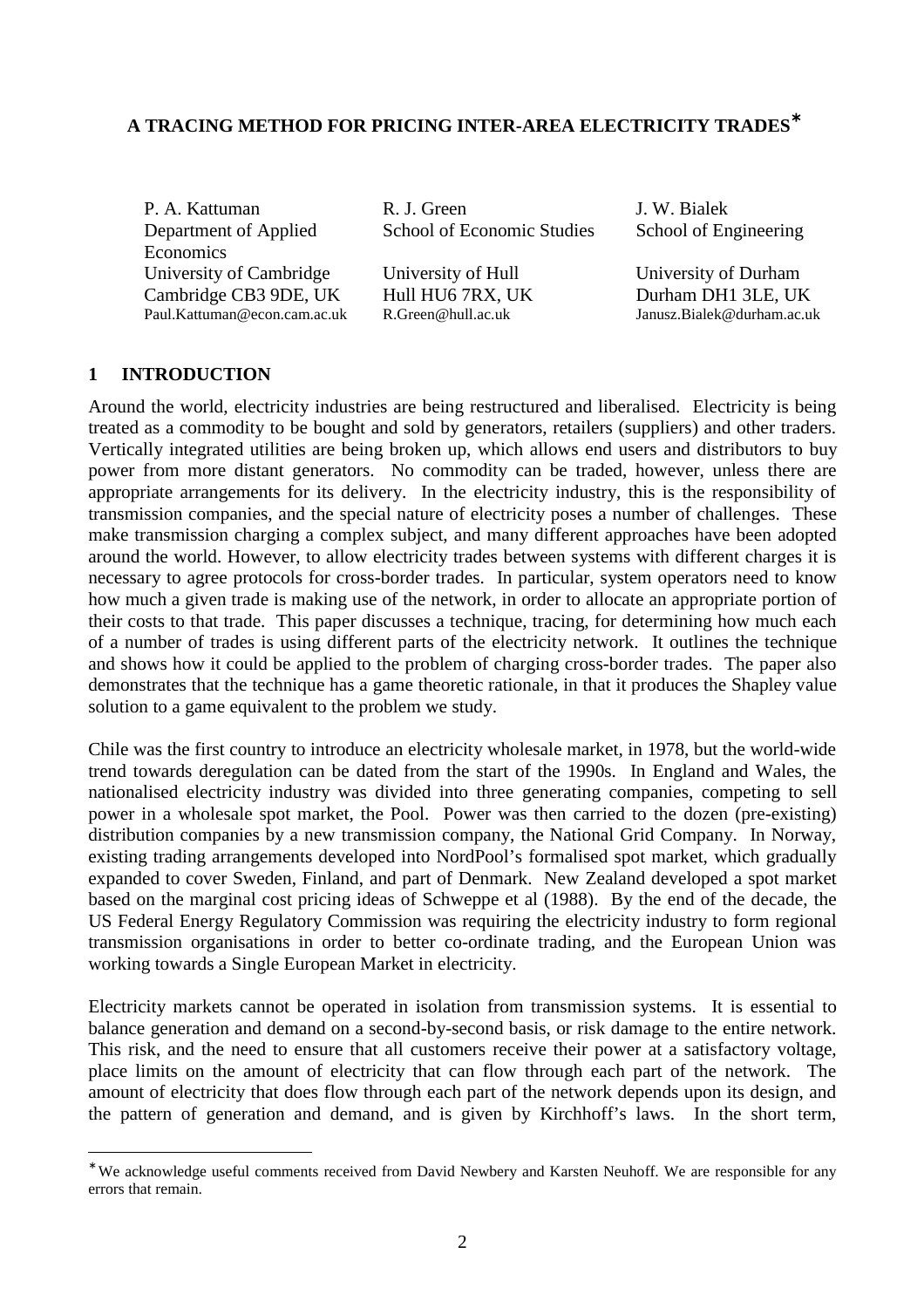transmission operators can do little to change the network configuration, and must adjust generation or demand if power flows are in danger of breaching the safe limits. In an integrated system, transmission operators simply instructed generators to operate in a manner that could meet demand without breaching transmission limits, and were paid for generation and transmission together. In some market-based systems, the transmission operator still gives direct instructions to generators, but these must now be accompanied by payments, to ensure that the generators are willing to obey the instructions. In other systems, market prices do most of the work of signalling to generators. Green (1997) surveys some of the systems in use around the world; the key point for our purposes is their great variety.

The transmission company also needs to be paid. Generally, the cost of transmission consists of four main elements: (i) transmission losses; (ii) operation and maintenance of the network; (iii) return and depreciation of the capital equipment; (iv) the cost of resolving transmission constraints (congestion). Typically, transmission systems have separate charges for losses, for operation, maintenance and capital costs (use-of-system charges) and for resolving congestion. This paper concentrates on the case of losses, but the algorithm we propose, which assigns responsibility for the flows in each part of the network, could also be used to set use-of-system and congestion charges. The regulatory challenge is to devise an open access charging system that recovers common costs with fairness, while inducing efficient use of the grid by participants. The system must provide incentives for efficient use of the existing system as well as incentives for future development of the network, depending on the changing needs of the market.<sup>1</sup> At the same time, the charging system must be practical enough for real time application and transparent enough to be politically acceptable (Green, 1997). Different countries placed different emphasis on each of these requirements and, as the result, there are hardly two countries in the world with identical transmission pricing regimes.

This creates a problem when we come to cross-border trades. How should these be charged for? If two adjacent systems shared a common transmission pricing methodology, it would be straightforward (economically, if not always politically) to think of them as a common system and obtain the relevant prices. Cadwalader *et al* (1999) show how this could be done for a group of system operators using spot prices. When the systems have chosen to implement very different transmission prices, this approach is not feasible. A specific methodology for cross-border trades is required. For example, the European Transmission System Operators' association, ETSO, has proposed a simple methodology (ETSO, 2000a,b), in which operators would charge 2 Euro/MWh on all cross-border flows. The level has been calculated to recover the share of the costs of the main ("horizontal") grid imposed by cross-border trades. This charge might be appropriate for cross-border trades that went straight between two neighbouring countries. In practice, however, some trades are designed to cover long distances, and it would be more appropriate for these trades to pay a higher share of the costs of the grid. Furthermore, "loop flows" imply that a high proportion of the power will flow through third countries, which are not parties to the trade, but will have to accommodate the electricity flowing through their grids. The ETSO methodology appears to imply that these countries would be charged for their "exports".

Economic efficiency is encouraged when agents face the consequences of their actions. In this case, the cross-border charges should be paid by the original exporter, not the country suffering from the loop flow. Conventional wisdom says that it is impossible to trace the flow of power from individual generators to individual loads in meshed electricity networks, so that it would be impossible to identify the agents causing any particular cross-border flow. Bialek (1996) has

 $\overline{a}$ 

<sup>&</sup>lt;sup>1</sup> Few systems rely on market mechanisms for investments in transmission. Most transmission investment is still based on decision-making by the incumbent transmission company, and the point we are making is that the transmission charging system should not create perverse incentives that discourage efficient investments.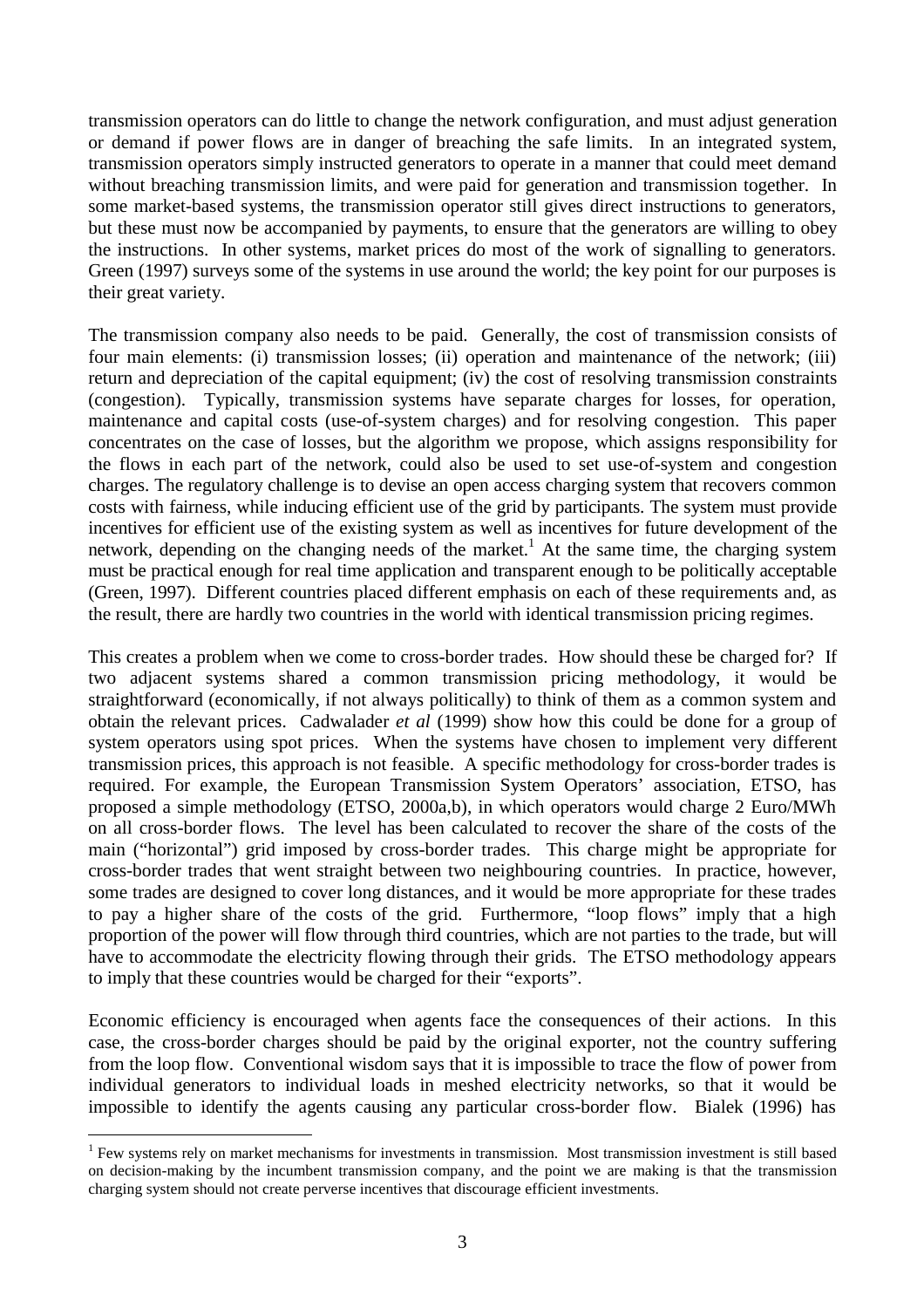suggested a tracing-based methodology that does assign flows to individual generators and loads. The underlying assumption behind this methodology is that the flow of power in the network can be represented by a directed graph in which the flows are mixed proportionally at every node. This means that the costs of loop flows could be allocated to the agents causing them. It would also allow transit charges to be related to the costs involved in each route. Bialek (2000) shows how the methodology could be applied to set charges for cross-border flows.

The methodology does not require any information about flows within each country. Nor is it linked to transmission charges within a country. This means that intra-national transmission charging can be left to each country, following the principle of subsidiarity. Furthermore, these national charges should recover the bulk of each country's transmission costs, with inter-national transit charges only meeting the incremental costs of cross-border trade. If international charges are set too high, cross-country transactions are subject to "pancaking", paying several sets of transmission charges in turn. These charges are likely to greatly exceed the true costs of transmission, and wrongly make many transactions uneconomic. At the same time, cross-border transactions should face charges reflecting the *incremental* costs they impose, or they will be artificially favoured. ETSO has suggested that the proportion of network costs to be met from transit charges should equal the ratio of transit flows to transit flows plus home country consumption. This appears to be a reasonable rule of thumb, and the detailed design of a tariff is not the aim of this paper. Instead, we wish to show how the tracing-based methodology can assign responsibility for flows, and illustrate its theoretical links to the Shapley value, a well-known solution concept in cost allocation problems.

In the next section of the paper, we show why charges based on marginal losses may not be appropriate for cross-border trades. In section 3, we introduce the tracing methodology. Section 4 discusses the game-theoretic justification for the tracing methodology. In section 5, we show how it could be applied to cross-border trades. Section 6 concludes.

# **2 TRANSMISSION PRICING OF INTER-SYSTEM TRADES**

Transmission pricing is one of the most important problems to be solved when introducing market principles to the trading of electricity. In economical terms, transmission is an externality which has to be internalised into energy trading.

The theory of optimal pricing of electricity has been developed by Schweppe *et al.* (1988). In this approach, an optimal short-run price for electricity is determined at every node from the submitted bids (or cost curves) of every generator and every load. This price is a combination of the system marginal cost of generation at the swing bus *p\**, the impact on losses, and the impact on congestion.

In this paper the loss charge is of particular interest and therefore we will start by assuming that the network is not congested. Then the optimal price of electricity at node *k* can be seen as the value of electricity at the swing bus,  $p^*$ , modified by the cost of transporting it from the swing bus to that node:

$$
p_k = p^* \left[ 1 + \frac{\partial \text{ losses}}{\partial d_k} \right] \tag{1}
$$

where  $d_k$  is the demand at node *k*. The derivative  $\partial \log s \le \partial d_k$  is often referred to as the marginal Transmission Loss Factor (TLF) at node *k.*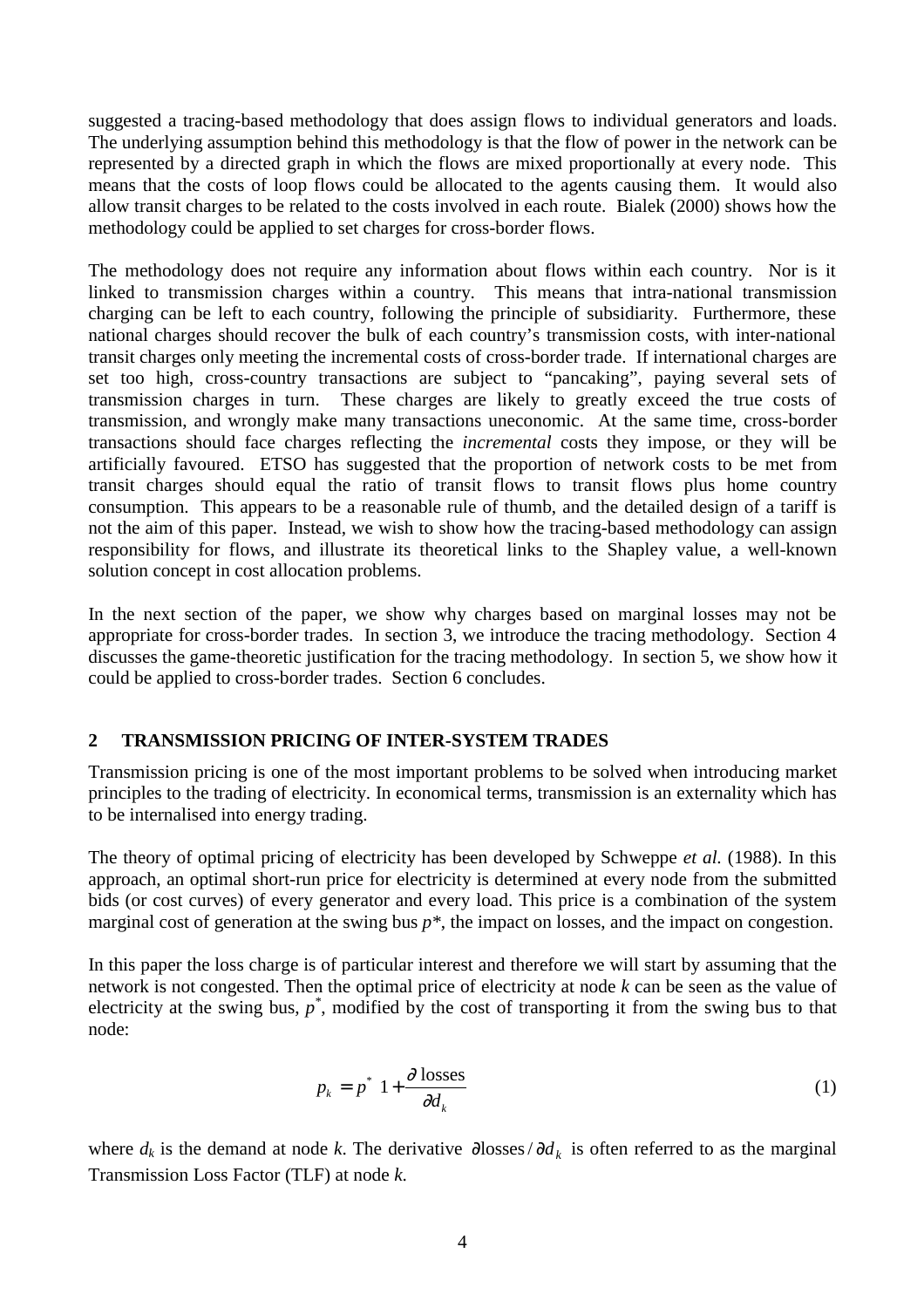In a pool with the true optimal nodal prices, there is no need to decompose the nodal price into generation and losses as the transmission price is contained in the overall nodal price  $p_k$  (Rivier and Perez-Arriaga, 1993). However, in order to facilitate transaction-based trading in the system, loss charges are often calculated and charged separately from the main energy auction. A bilateral transaction from node *i* to node *j* would then pay a loss charge equal to:

$$
(\text{loss charge})_{i,j} = p^* \left[ \frac{\partial \text{ losses}}{\partial d_j} - \frac{\partial \text{ losses}}{\partial d_i} \right]
$$
 (2)

Marginal pricing for losses sends the optimal pricing signals to all the users but its implementation, especially for inter-area trades, can be very difficult. Firstly, calculation of marginal loss factors may be cumbersome for a large interconnected system. It requires a lot of data exchange between the areas and a number of additional assumptions have to be made. Also the computational time for a system containing thousands of nodes may be excessive. Secondly, the methodology itself is nontransparent and this opaqueness increases with the system size. Non-transparent and difficult to verify charges are bound to be met with suspicion from the market participants. Markets that are opaque will discourage new entry and lessen price competition. Thirdly, the marginal loss factors are known to be volatile hence requiring of some additional hedging mechanisms. The cost of hedges increases the transaction costs. Fourthly, due to convexity of the loss function (transmission losses are approximately proportional to the square of the power flow), the sum of collected loss charges is higher than the actual sum of losses. Hence an additional mechanism would be necessary in order to distribute the surplus. And finally, anomalies and opportunities for arbitrage could occur if marginal loss charging was applied for inter-area trades but the losses inside each area were not charged on the marginal basis. This however would be very difficult to achieve as each area usually follows their own internal pricing methodology. Making them adopt the same methodology, whether marginal or any other, would probably meet very strong resistance.

These problems could be increased if marginal pricing was also used to recover the costs of congestion. At times, the desired pattern of generation and demand implies that too much power would flow down some lines. In extreme cases, the desired flows would be sufficient to overload the line, but the problem is more usually that the system would have no security margin. If a line or generator fails, the flows around the network will instantly redistribute themselves, increasing the flows on some lines. The system controllers must ensure that there is enough spare capacity on all of these lines that they would not be overloaded after a fault. The calculations and judgements involved are inevitably opaque to most observers.

The end result, however, is that some generators will be required to produce more, and others to produce less. The generators required to produce more ("constrained on") will almost inevitably have relatively high costs (or they should have been running anyway), while those required to produce less will have relatively low costs. At nodes with a constrained generator, the appropriate nodal spot price is generally equal to the marginal cost of that generator. At other nodes, spot prices are derived from the impact of demand at the node on the flow across each congested link, and the cost of dealing with that congestion:

$$
p_k = p^* \left[ 1 + \frac{\partial \text{ losses}}{\partial d_k} \right] + \sum_i \mu_i \frac{\partial z_i}{\partial d_k}
$$
 (3)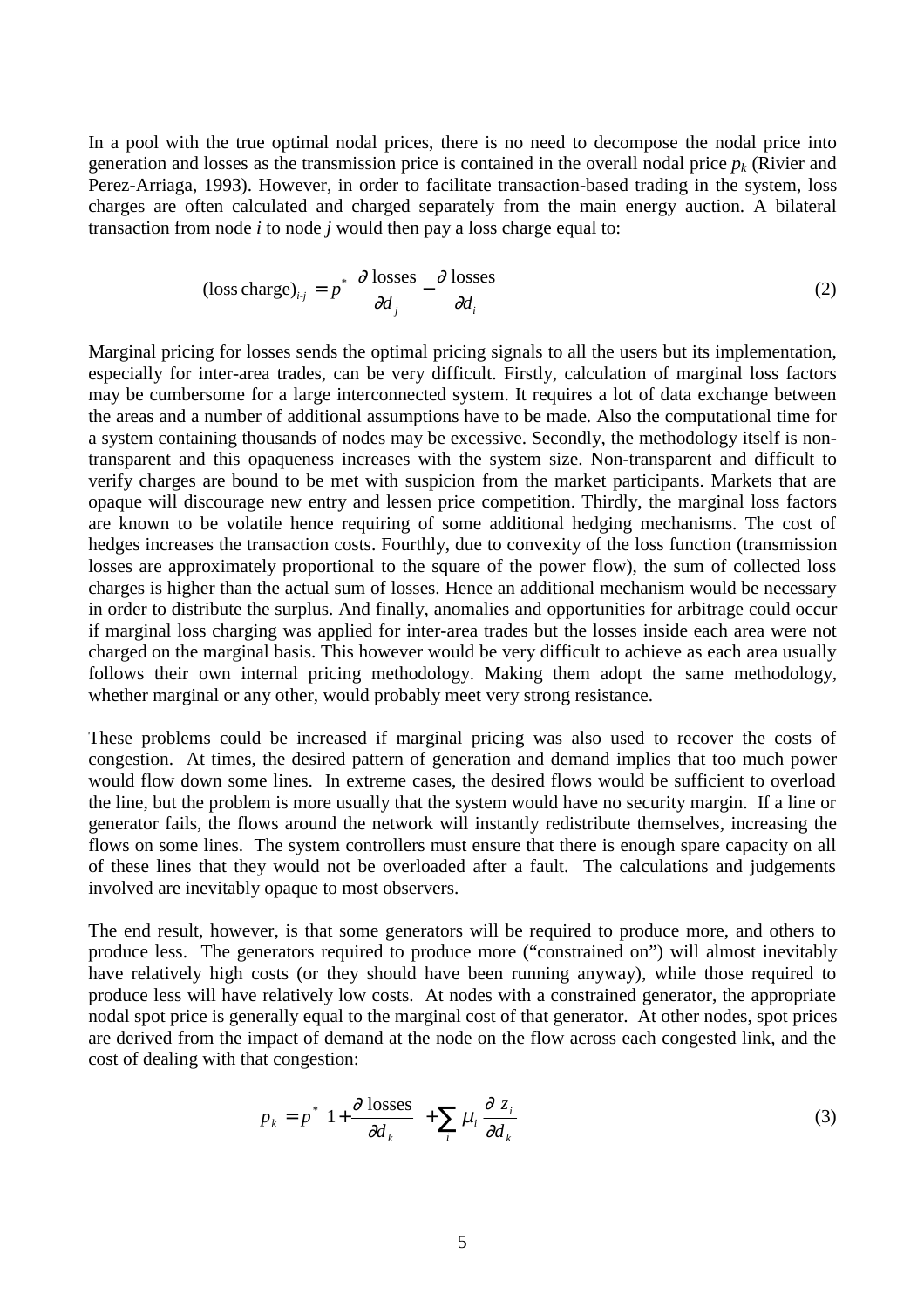where  $z_i$  is the flow along the congested line *i*, and  $\mu_i$  is the shadow price of the constraint – the cost of rescheduling generation or demand to reduce flows along the link by 1 MW. Note that demand at some nodes will reduce the flow along a congested link, and if the cost of that congestion is high, the price at that node could easily become negative. Nodal prices that incorporate congestion effects are particularly volatile and can be hard to predict. This has discouraged their practical application in many, though not all, markets.

The two simple alternatives to marginal pricing, which are already widely used, are the postage stamp methodology and contract path pricing. The postage stamp methodology is the simplest as it allocates a uniform transmission price per MWh to all the transactions without regard to the location of the buyer or the seller. As such, the methodology completely neglects any transmission effects and sends no locational signal. The grid operator typically deals with congestion by countertrading, buying power from high-cost constrained-on generators, and selling it back to low-cost constrained-off generators, and smears the costs across all consumers.

The contract path methodology works as follows. If there is a contract from country A to country B, the two countries determine arbitrarily the physical path along which the electricity is deemed to flow. They then pay the owner(s) of this path for using it – the payment might be negotiated, or according to a tariff. In fact, however, electricity flows on a number of physical paths, which are rarely properly reflected in the contract path agreement. This phenomenon is called *loop* or *parallel flow*. Some of the power will probably flow along lines owned by companies that are not parties to the transmission contract, but are required to bear the costs imposed by it. In some cases, if these flows run the risk of over-loading circuits, these costs can be severe. Thus, although very attractive from the point of view of simplicity and ease of application, the contract path methodology is widely believed to be a fiction endangering the secure operation of the power system.

# **3 THE TRACING METHODOLOGY**

# **3.1 The principle**

To overcome the problems related to charging based on marginal losses, while providing better signals than the postage stamp or contract path methodologies, Bialek (1996) suggested the tracingbased methodology. Conventional wisdom says that it is impossible to trace the flow of power from individual generators to individual loads in meshed transmission networks. Assuming, however, that at any network node the inflows are distributed proportionally between the outflows, it is possible - by following the acyclic directed graph (digraph) of flows in the network - to trace how real and reactive power flows in the network from individual sources to individual sinks. In other words, the tracing methodology allows us to "tag MWs", i.e. establish physical paths linking generators and the loads. Consequently transmission charges can be calculated, as with the traditional contract path approach. It should be stressed that the tracing paths are based on the physical power flows in the network while the contract paths are based on the financial contracts which usually do not reflect the physics of transmission.



**Figure 1: Proportional sharing rule**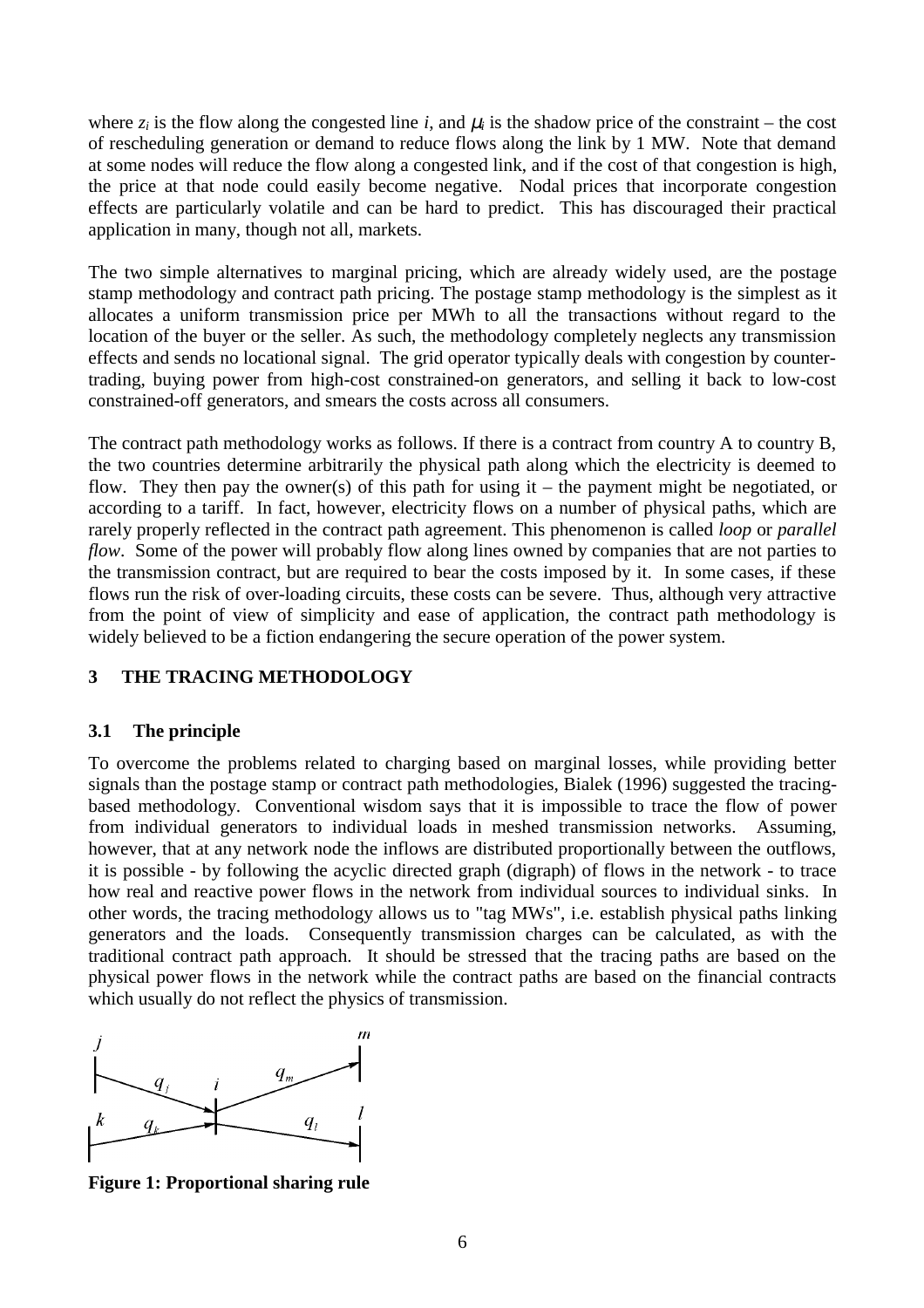Electricity tracing is based on the proportional sharing rule illustrated in figure 1 which shows node *i* connected with neighbouring nodes *j, k, m,* and *l* by four lines: *j-i, k-i, i-m,* and *i-l*. Real power flowing into node *i* is denoted by  $q_i$  and  $q_k$ , respectively, while power flowing out of node *i* is denoted by  $q_m$  and  $q_l$ , respectively. Obviously  $q_i + q_k = q_m + q_l$ . Nodes *j* and *k* can be either some other nodes in the system or local generators supplying node *i*. Nodes *m* and *l* can be either some other nodes in the system or local demands supplied from node *i*. The question is how the inflowing power is distributed among the outflows. In the absence of any additional information, the most logical assumption is that the network node is a perfect "mixer" of incoming flows so that nodal inflows are shared proportionally between the outflows. This would give the following result:

•  $q_m$  is assumed to consist of two components:  $\frac{q_m}{q_m}$  $_j$   $\tau$   $q_k$ *<sup>j</sup> q*  $q_i + q$ *q*  $\frac{q_1}{q_2+q_k}q_m$  coming from  $q_j$  and  $\frac{q_k}{q_1+q_k}q_m$  $j$  <sup> $\tau$ </sup>  $q_k$ *<sup>k</sup> q*  $q_i + q$ *q* +

coming from *qk*

 $\overline{a}$ 

- similarly  $q_l$  is assumed to consist of  $\frac{q_l}{q_l}$ *j k <sup>j</sup> q*  $q_i + q$ *q*  $\frac{q_i}{q_i+q_k}q_l$  coming from  $q_j$  and  $\frac{q_k}{q_i+q_k}q_l$  $_j$   $\tau$   $q_k$ *<sup>k</sup> q*  $q_i + q$ *q* + coming from *qk*
- $q_j$  is assumed to consist of  $\frac{q_m}{q_j}$  $m$  <sup>l</sup>  $4l$  $\frac{m}{q}$  $q_m + q$ *q*  $\frac{m}{q_i+q_i}q_j$  going to  $q_m$  and  $\frac{q_l}{q_m+q_l}q_j$  $m$  <sup>l</sup>  $4l$ *<sup>l</sup> q*  $q_m + q$ *q* + going to *ql*
- $q_k$  is assumed to consist of  $\frac{q_m}{q_k}$  $m$   $\cdot$   $\cdot$   $\cdot$   $\cdot$  $\frac{m}{q}$  $q_{m} + q$ *q*  $\frac{m}{q_k+q_l}q_k$  going to  $q_m$  and  $\frac{q_l}{q_m+q_l}q_k$  $m$   $\cdot$   $\cdot$   $\cdot$   $\cdot$ *<sup>l</sup> q*  $q_{m} + q$ *q* + going to *ql*

The proportional sharing principle can be extended to all the network nodes and allows electricity to be traced in the network by a series of recursive calculations. A more general matrix-based solution is presented in the Appendix, while the next section demonstrates an intuitive graph-based approach due to Kirschen *et al* (1997).

### **3.2 Using the Tracing-based Methodology to Allocate Transmission Charges**

To use the graph-based approach to the tracing-based methodology, the network nodes need to be re-ordered so that pure source node of the directed graph is first and the pure sink node is the last<sup>2</sup>. We will initially assume that the directed graph of network flows is *acyclic*, i.e. contains no cycles. Consider for example a simple network shown in figure 2a. The numbers on the diagram correspond to real power flows. Re-ordering the nodes by following the flows will result in a network shown in figure 2b. All the flows are now seen to flow from the left to the right. We will trace the flow of power in the network downstream (from the left to the right) which will allow us to calculate the usage of all the lines by all the generators and allocate the losses to all the loads.

The tracing algorithm will be introduced by tracing the flow of power downstream, i.e. from the pure source node of the digraph (node #1) to the pure sink node (#3). A dual tracing upstream is obviously also possible but will not be shown here due to lack of space. For downstream tracing let us introduce the concept of the gross power that would flow in the network if it were fed with the actual generation and the network was lossless. A gross flow is equal to the sum of the actual flow and the transmission losses accumulated in all lines supplying a given line or node. As the gross flows are lossless, the value of the flow at the sending and the receiving end is the same. The downstream algorithm applied to the real power flows shown in figure 2b would then give the gross flows shown in figure 2c obtained in the following manner:

 $2<sup>2</sup>$  In the pure source node, power flows out from the node in all the connecting lines. In the pure sink node, power flows into the node in all the connecting lines.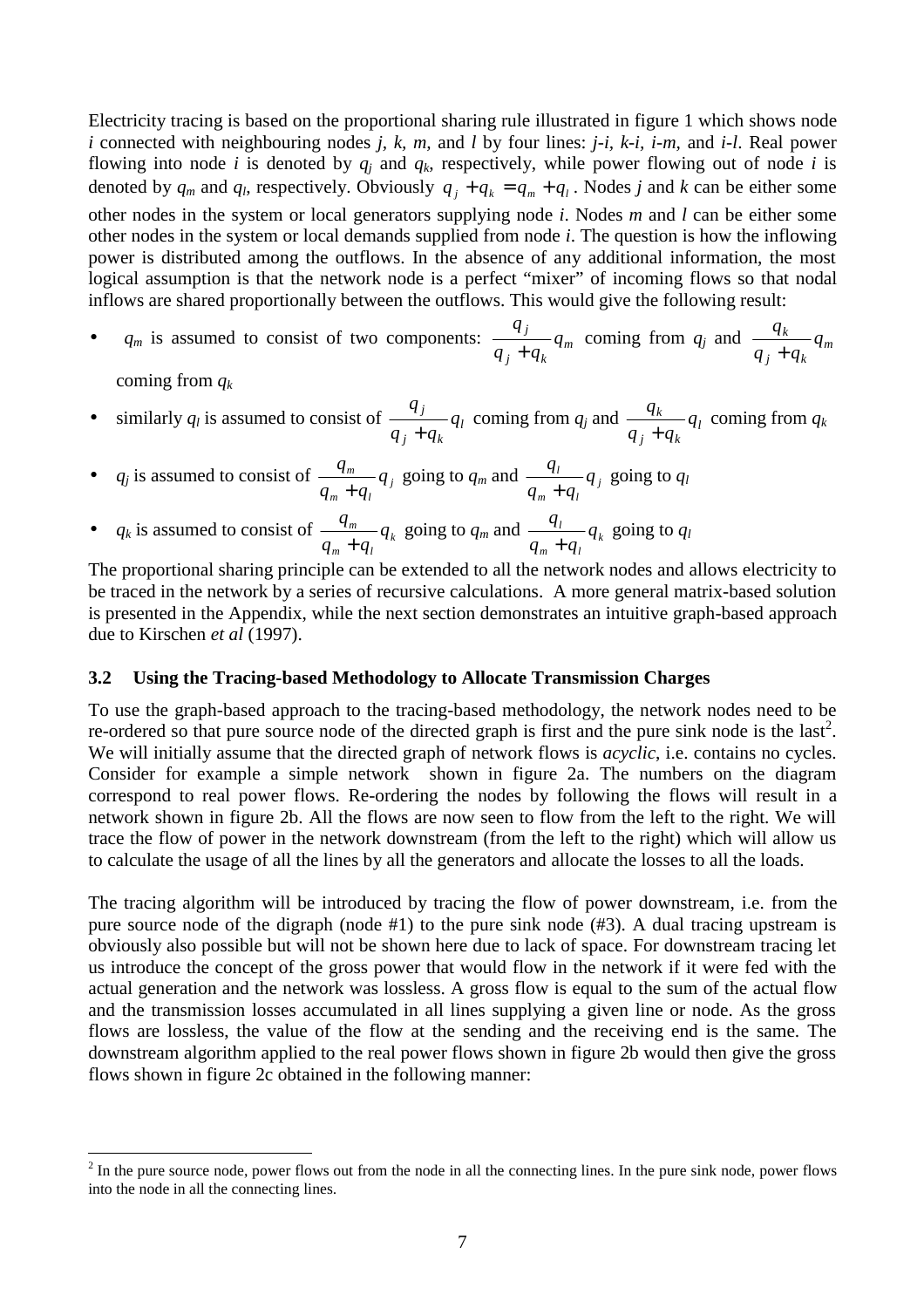

**Figure 2: Real power flows in the example network: (a) actual network; (b) network corresponding to the acyclic graph of flows; (c) gross flows in the network.**

Node 1: As this is the pure source node, power outflowing in lines L1, L2 and L4 comes exclusively from G1 and is equal to the power at the sending end of the line.

Node 2: The gross nodal power is equal to  $60 + 114 = 174$  supplied from G1 via L2 and from G2. The power outflowing through L3 has to be scaled up proportionally so that it is equal to the gross nodal power of 174. The composition of power outflowing through L3 can be calculated using the proportionality principle as  $\frac{174}{174}$  60 = 60 from G1 and  $\frac{174}{174}$  114 = 114 from G2.

Node 4: The gross nodal power is equal to (115 supplied from G1 via L4) + (174 supplied via L3) = 289. Adding the components originating from G1 gives the following composition of the gross nodal power:  $(115 + 60) = 175$  supplied from G1 and 114 from G2. The gross nodal outflows have to be now scaled up proportionally as their sum must be equal to the gross nodal power. This gives the gross flow in L5 equal to  $83\frac{289}{83+200} = 84.8$  and the gross demand D4 equal to  $200\frac{289}{83+200} = 204.2$ . The composition of the inflows in line L3 has been calculated above. The composition of the outflows is then:

D4:  $\frac{175}{289}$  204.2 = 123.7 from G1 and  $\frac{114}{289}$  204.2 = 80.5 from G2.

L5:  $\frac{175}{289}$  84.8 = 51.3 from G1 and  $\frac{114}{289}$  84.8 = 33.5 from G2.

Node 3: The gross nodal power is equal to the sum of gross nodal inflows, i.e.  $84.8 + 225 = 309.8$ . Adding the inflowing components originating from the same generators gives the following decomposition: D3 can be obtained by adding the shares supplied by lines L5 and L1 as:  $(51.3 +$  $225$ ) = 276.3 from G1 and  $(33.5 + 0)$  = 33.5 from G2. As D4 is the only nodal outflow, these are also the components of D4. Note that gross demand D4 has also to be scaled up  $(300\frac{309.8}{300} = 309.8)$ to be equal to the nodal inflows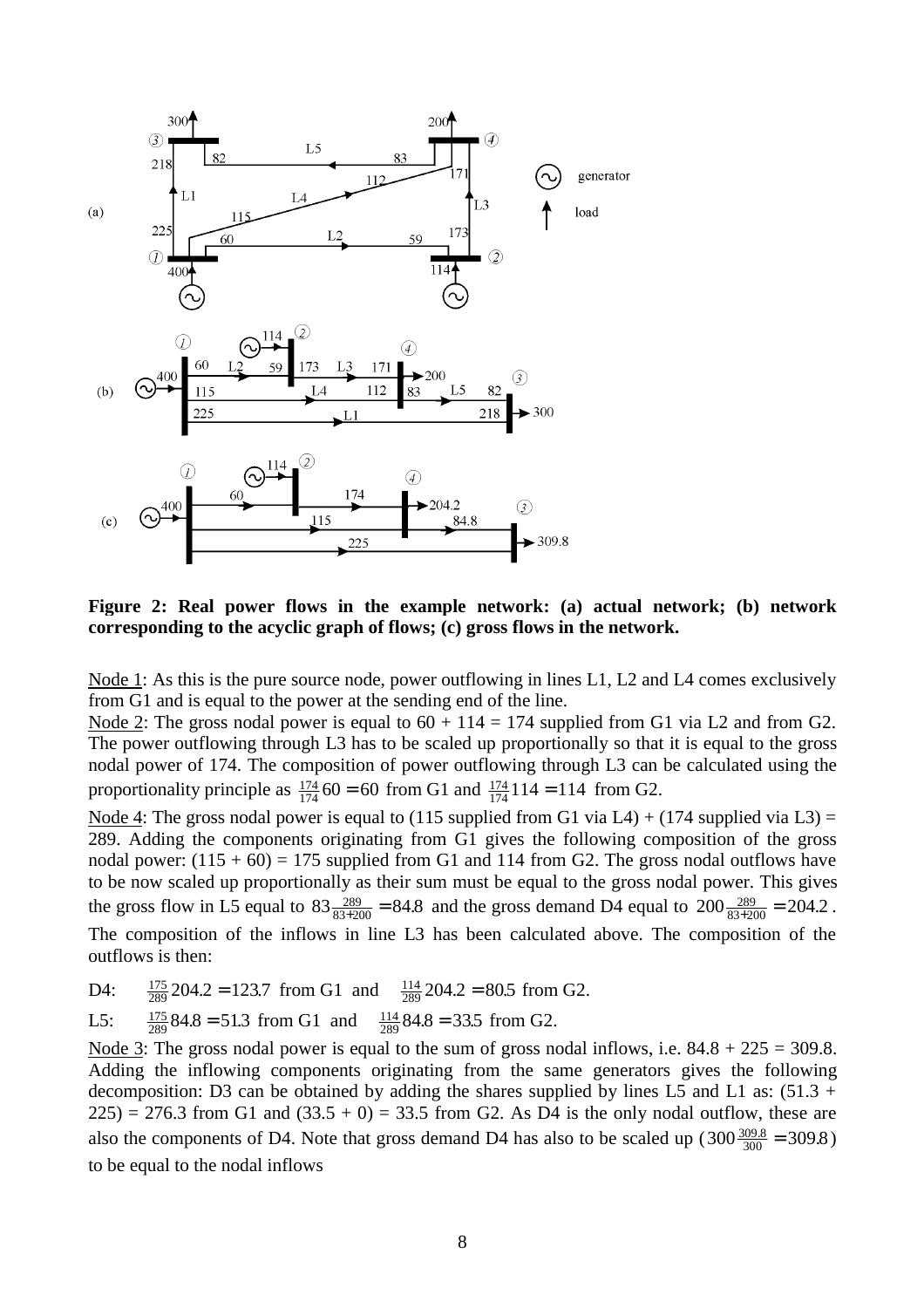| <b>From</b>    | T <sub>0</sub> |                |     |                          |                |     |                |
|----------------|----------------|----------------|-----|--------------------------|----------------|-----|----------------|
|                | D <sub>3</sub> | D <sub>4</sub> | L1  | L2                       | L <sub>3</sub> | L4  | L <sub>5</sub> |
| G <sub>1</sub> | 276.3          | 123.7          | 225 | 60                       | 60             | 115 | 51.3           |
| G <sub>2</sub> | 33.5           | 80.5           |     | $\overline{\phantom{a}}$ | 114            |     | 33.5           |
| Total          | 309.8          | 204.2          | 225 | 60                       | 174            | 115 | 84.8           |
| Loss allocated | 9.8            | 4.2            |     |                          |                |     |                |

**Table 1: Results of the downstream tracking of gross flows.**

Table 1 summarises the results of the calculations. The sum of the contributions of individual generators gives the actual generation  $(276.3 +123.7 = 400$  for G1 and  $33.5 + 80.5 = 114$  for G2) while the sum of contributions for individual loads does not give the actual load demand. The last row in table 1 shows the difference between the gross and the actual demand. As the gross flow was defined as the sum of the actual flow and the loss accumulated in all the lines supplying a given element, the last row in table 1 gives the transmission loss allocated to individual loads. The sum of the allocations is equal to 14, that is the total transmission loss. In effect, the losses are passed down the network starting from the pure source node and finishing at the pure sink node. At each intermediate network node the losses are distributed proportionally between the outflows.

Table 1 also allows us to determine the contributions of individual generators to line flows. If a particular line is congested, the contributions may be used to allocate congestion costs among the generators. It is also possible to calculate the "usage" of the system as a whole by multiplying contributions of a particular generator by the line cost and adding up all the components for all the lines<sup>3</sup> (Bialek, 1997). This allows us to allocate the use-of-system, or access, charge to individual generators.

In a similar manner the upstream tracing of flows, i.e. from the right to the left in figure 2, can also be conducted (Bialek and Kattuman, 1999). The main difference is that the net flows (i.e. with the transmission loss taken away) rather than the gross flows will be considered. The results are summarised in table 2. The sum of the contributions to individual loads gives the actual demand  $(267.4 +32.6 = 300$  for D3 and  $120.3 + 79.7 = 200$  for D4) while the sum of contributions of individual generators does not give the actual generation. The last row in table 2 shows the difference between the net and the actual generation. As the net flows were defined as the difference between the actual flow and the loss accumulated in all the lines supplied by a given element, the last column in table 2 gives the transmission loss allocated to individual generators. The sum of the allocations is equal to 14, that is the total transmission loss.

Table 2 also allows us to determine the contributions of individual loads to line flows. This can be used to allocate the congestion costs and use-of-system charges to individual loads.

<sup>&</sup>lt;sup>3</sup> It is also possible to calculate in a similar manner usage of node-based elements such as e.g. substations.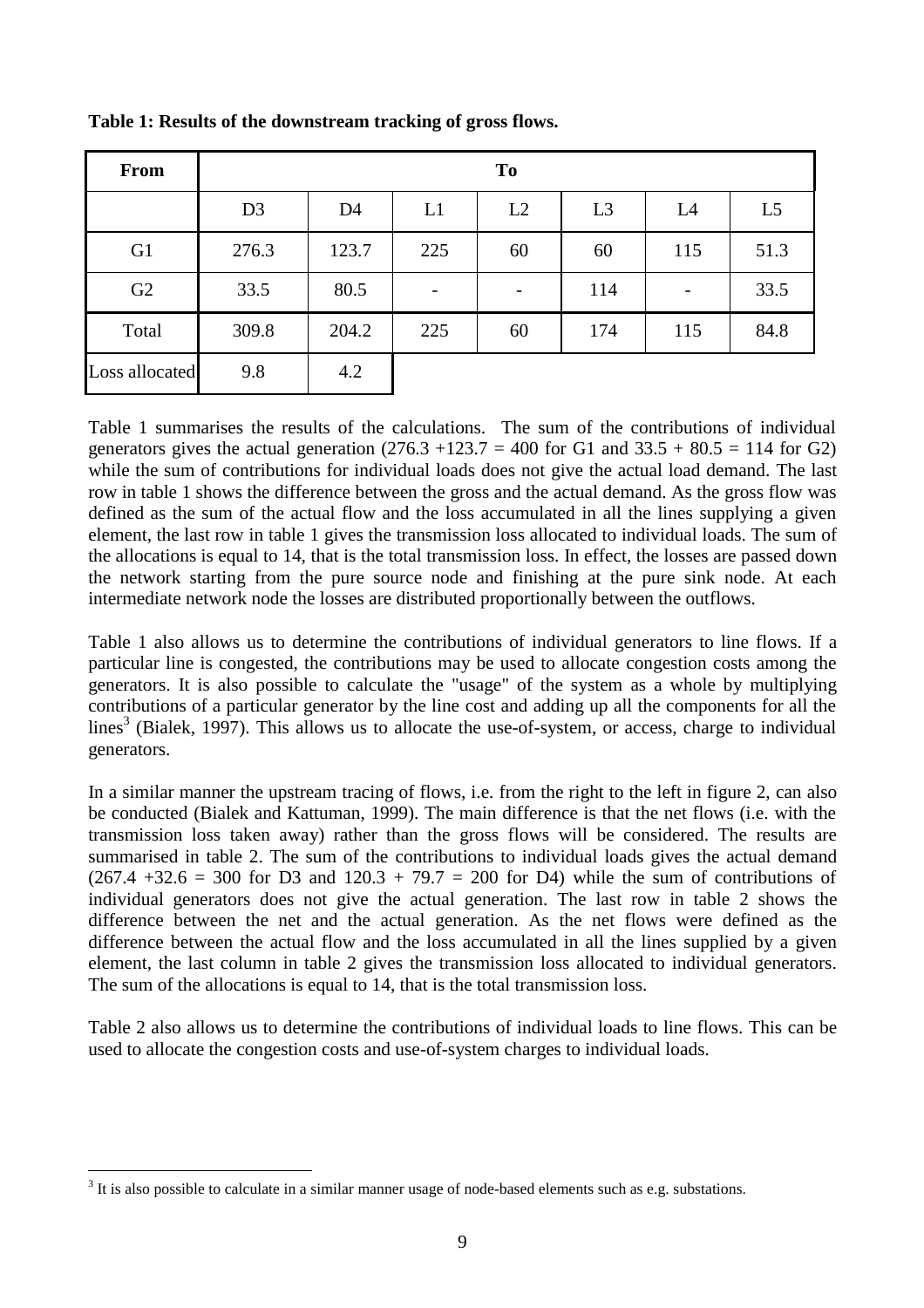| <b>To</b>      | <b>From</b>    |                |     |      |                |       |                |
|----------------|----------------|----------------|-----|------|----------------|-------|----------------|
|                | G <sub>1</sub> | G <sub>2</sub> | L1  | L2   | L <sub>3</sub> | L4    | L <sub>5</sub> |
| D <sub>3</sub> | 267.4          | 32.6           | 218 | 16.9 | 49.5           | 32.5  | 82             |
| D <sub>4</sub> | 120.3          | 79.7           |     | 41.2 | 120.9          | 79.1  |                |
| Total          | 387.7          | 112.3          | 218 | 58.1 | 170.4          | 111.6 | 82             |
| Loss allocated | 12.3           | 1.7            |     |      |                |       |                |

**Table 2: Results of upstream tracing of net flows.**

One of the problems connected with the practical implementation of the tracing algorithm is the problem of circular flows. These circular flows may be present when the sub-systems of the interconnected network are represented by single supernodes. A simple example is given in figure 3 which shows circular flows in a network. Country A is a net exporter while countries B and C are net importers. The total loss is 10 MW. There is no pure source node to start the calculations from or a pure sink node to end them. Hence the graph-based algorithm outlined above would fail to trace the flows. However the matrix-based algorithm outlined in the Appendix would provide a fair allocation of losses (Bialek & Kattuman, 1999; Bialek, 2000).



**Figure 3: Example of circular flows.**

# **4 GAME THEORETIC RATIONALE OF TRACING**

## **4.1 Cost Allocation Games**

The principle behind the tracing methodology is not a physical principle, and we need to examine its rationale. Transmission loss recovery is a cost allocation problem. A transmission network connects a certain number of nodes where electricity is either generated and/or consumed, through branches or lines. Some of the nodes are source nodes (power flows out of these nodes in all connected branches) and some are sink nodes (power flows into these nodes in all connected branches), the rest are intermediate nodes where incoming flow(s) are shared out to outgoing flow(s). Given the vectors of nodal generation and demands, the pattern of network connections, and the impedances of lines, Kirchhoff's laws determine power flows in the lines of the network. What is the best way to allocate the total transmission loss in the network between generators? In economics, problems of this type are usefully stated in the form of dividing the cost of a jointly used facility among participants in a co-operative venture.

We may start by considering the allocation among the generators. In those terms, generators  $i=1,2, \ldots$ ,  $n$  use the transmission grid to supply their generated power,  $q_i$ , to users, and it is necessary to divide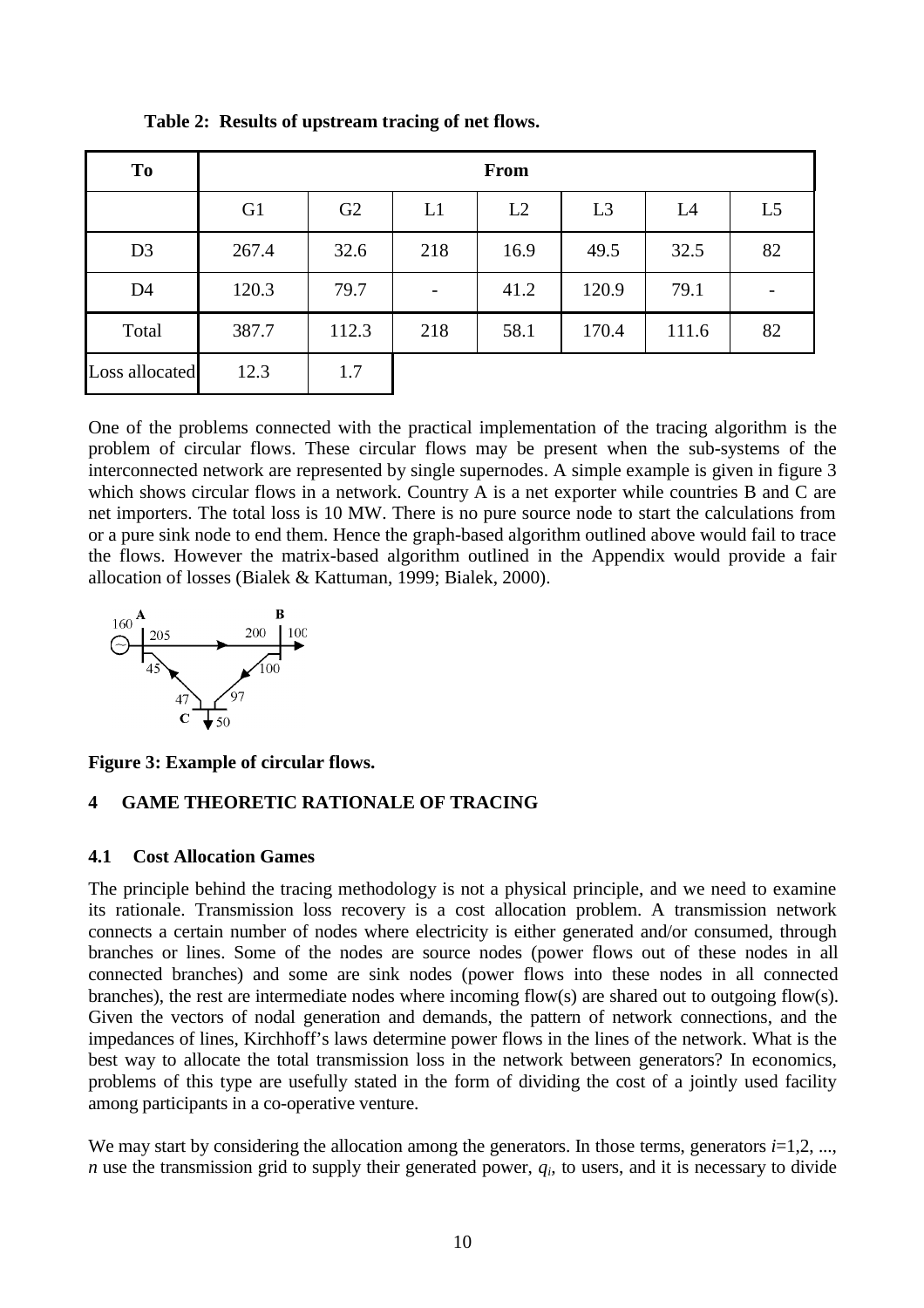up the total transmission loss  $c(q_1, ..., q_n)$  among the generators in an efficiency-inducing, fair, and individually as well as jointly acceptable way. This cost allocation process can be carried out line by line, since total transmission loss is the sum of transmission losses in the lines.<sup>4</sup> Because power flows are additive in any line, the cost function for any line takes a simple symmetric form:  $c(\Sigma q_i) = r$  $(\Sigma q_i)^2$ , where *r* is resistance and *i* indexes the set of supplying generators<sup>5</sup>. The first question is: how should this amount be recovered from each generator? To proceed line by line, it is necessary to "trace", for each generator, the distributed flow of its power over all the lines.

The natural framework for the study of cost allocation problems is game theory (Shubik, 1962; Young, 1994). This framework takes note of strategic aspects of the situation and also enable an examination of the properties of allocation rules. Willing co-operation in the joint enterprise is the essence of cost sharing, and the appropriate framework is the theory of co-operative games. We show that for an appropriately defined transmission loss allocation game, the proportional sharing assumption leads to a cost allocation solution that satisfies all desirable properties one would look for in a solution.

Consider the proportional sharing principle shown in figure 1. What is the best way to allocate the total transmission loss sustained in the lines upstream from the node in question between the node outflows? In order to answer this question first consider figure 4 below which shows an elementary segment of the network where three lines are connected to a single node; this is the building block for any network of whatever size or complexity in the sense that the design of a satisfactory loss allocation rule is preserved when segments of this type are put together. The node is denoted *i*; two lines carry inflows  $(q_i$  in line *j-i*, from node indexed by *j*, and  $q_k$  in line *k-i*, from node indexed by *k*) and one line carries outflow to some other node. The total power flow through the node is the sum of the power flows in *j-i* and *k-i*, and this is the power flow in *i-m*:  $q = q_i + q_k$ . The transmission loss in line *i-m* is given by:  $A(q) = rq^2$ . The loss should be allocated to nodes *j* and *k*, since they are responsible for the flow. What apportioning rule should be applied to *A(q)* in this case?



#### **Figure 4: Network segment with single outflow line.**

 $\overline{a}$ 

Figure 1 presented earlier extends the above to include more than one outflow. There are two lines carrying outflows from *i* ( $q_m$  in line *i-m* and  $q_l$  in line *i-l*). Total power flow through the node is still q. How much of the outflow in each line comes from each of the inflows? The answer is of importance in cost allocation. With a convex cost function, if the power flow in *i-m* is greater than that in *i-l,* then loss in *i-m* is much greater than in line *i-l*. If *k*, for instance, is assumed to supply most its output to *il,* it will be expected to bear a much lower loss levy than if it is assumed to supply most of its output to line *i-m*. What proportion of *k*'s output do we attribute to *i-l*, and what proportion to *i-m*?

<sup>&</sup>lt;sup>4</sup> See section 3.2 for a discussion of how the tracing methodology can be used to allocate congestion and use-of-system charges. The game theoretic analysis here deals only with the issue of transmission loss allocation but the results are equally applicable to the allocation of other transmission costs.

<sup>5</sup> The function is strictly quadratic when *q* represents the line current. When power flows are considered, the relationship is approximately quadratic. The argument below is not restricted to the quadratic functional form. It applies to any function *f(.*) that is symmetric in its arguments.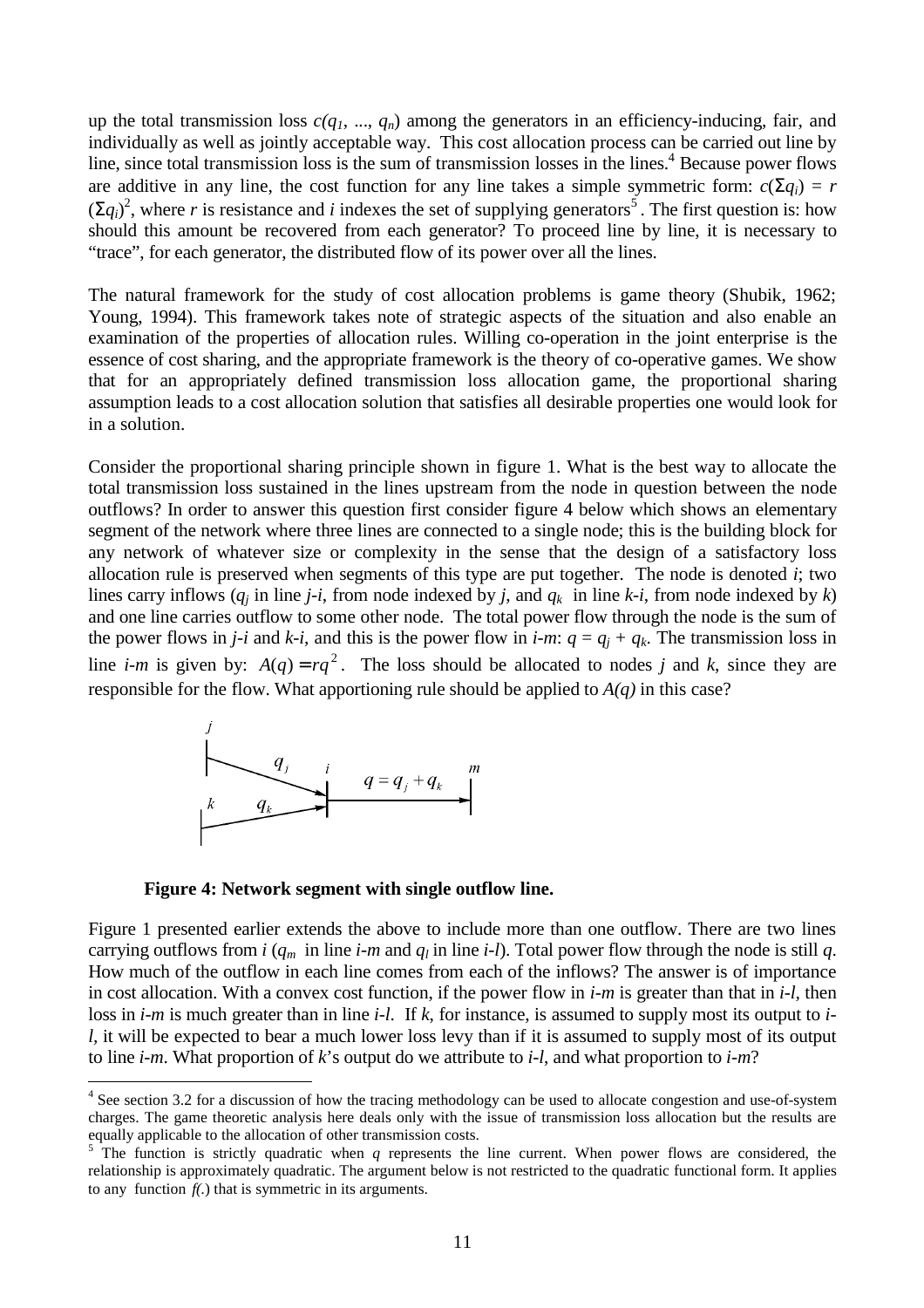### **4.2 The Game**

The key task is to define the appropriate game. It is relatively simple to choose and apply the appropriate solution concept from the set of well understood solution concepts to any game once defined. A general cost allocation game, is fully specified in terms of the (finite) set of participants or players,  $N = \{1,2, ..., n\}$ , their demands to supply through the grid, represented by the vector  $q = (q_1, q_2, \ldots, q_n)\}$  $q_2,..., q_n$ ) and  $c = c(q_1, q_2,..., q_n)$ , the cost function (here the transmission loss) or the characteristic function. This is the data of the allocation problem.

### 4.2.1 Players

The context of transmission loss allocation is that of a fixed number of generators supplying a set of lines<sup>6</sup>. The levies to recover transmission losses must ultimately fall on generators, and it is natural to think of *N* as the set of generators. However, transmission loss is due to the flow of power, and it is more useful to identify the set of players as the set of units of power (e.g., MWs) flowing through the network.<sup>7</sup> The cost allocation suggested by the equilibrium of this co-operative game would specify a levy for each player; i.e., each unit of power. The allocation of each generator can be obtained by adding up the levies upon the units of power generated by it. In the general cost allocation context, the characteristic function, *c*, specifies the minimal cost that will be incurred by each *coalition* of players arranging matters to suit its members. The notion of a coalition requires some interpretation to fit this context.

## 4.2.2 Coalitions

 $\overline{a}$ 

Coalitions capture the essential strategic element in co-operative games. Rational players may be expected to take advantage of possibilities of coalition formation. For example, in a stable equilibrium each participant will have compared any proposed allocation with what it is able to get by "working alone" to the extent that is possible. Further, any group of players who find that they can do better for themselves by co-operating only among themselves and excluding others from their arrangement, could form a coalition and hold out for their worth, in the formation of any other coalition. The equilibrium must respect all prospects of such coalition formation. It follows that the "worth" of any player, the share the player can be expected to get in the game as a whole, must be related to her worth to all possible coalitions. In the canonical formulation, each subset of  $\{1, ..., R\}$ is a potential coalition; there are  $2^R$  coalitions. The characteristic function, *c*, attaches a real number, denoting the minimal cost that will be incurred by it, to each one of  $2^R$  coalitions possible. If an allocation is such that none of all possible coalitions can do better for themselves, it is a good candidate for the equilibrium of the game. Such allocations are said to be in the core of the game, and denote solutions acceptable to all players. This general notion of the coalition can be interpreted to fit the problem of transmission loss allocation, as follows.

<sup>&</sup>lt;sup>6</sup> Allocation to the loads (demands) introduces no conceptual difference.

<sup>&</sup>lt;sup>7</sup> See Littlechild and Owen (1993) for an early example of this type of abstract game. They analyze optimal airport landing charges, and the players in their game are aircrafts of different types. Costano-Pardo and Garcia-Dias (1995) treat a highway cost allocation problem in terms of a game where each passage made on a highway is a player in a game. The standard cost allocation games have firms as players, for example, Billera and Heath (1982) and Linhart et. al. (1995) on sharing revenues from caller id services, where telecommunication companies are players, and Aadland and Kolpin (1995) on sharing joint irrigation costs where farmers located along the ditch border are the players.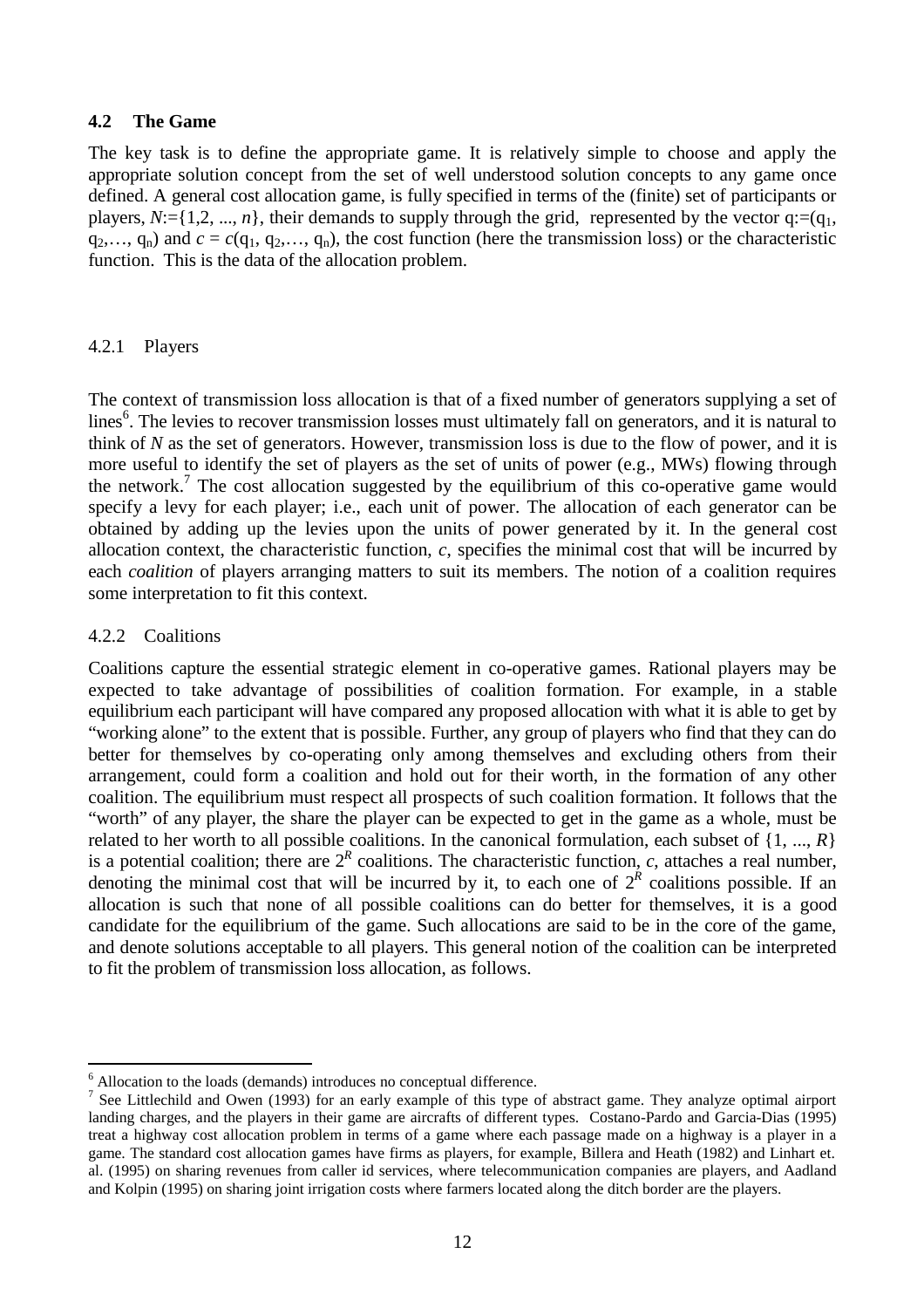#### 4.2.3 Single Outflow Line Case

Consider the network segment with only one outflow line, as in figure 4. How is the loss in that line to be allocated? To explicitly represent coalition formation in this context, it is useful to have a labelling system to refer to the players; for the moment, abstracting away the identity of the originating generator. Consider a one-to-one map from the set of MWs flowing through the node to the set of natural numbers, running from 1 through *R*, where *R* is the total number of MWs in the nodal flow. The precise nature of this mapping does not matter. The numbers are labels and have no sequential interpretation relating to power flow. From a purely accounting point of view, we could consider the flow from the node to the outflow line as a process whereby players are treated as fed to the line, one at a time, in the order in which they have been labelled, 1, ..., *R*.

One *unsuitable* loss allocation rule presents itself immediately. Each MW could be charged with the incremental transmission loss when it joins its "predecessors" (from an accounting point of view) in the outflow line. With a convex cost function, the incremental loss attached to a MW will be higher, the larger the number of its predecessors in the outflow. This loss allocation rule is, of course, grossly unfair. The charge depends critically on the order in which players are considered to enter the line, and this is based on the arbitrary labelling procedure. Note however, that this serial or incremental cost-sharing rule recovers actual cost exactly. Moreover, the "incremental" cost recovery has the efficiency inducing marginal principle built into it, albeit in an unfair way. Can this procedure be modified to ensure fair treatment to all players?

### 4.2.4 Shapley Value:

We can proceed by constructing a co-operative game using the above framework. Let  $\pi$  denote one permutation of the set  $\{1, ..., R\}$ , with the players accounted as flowing out in the sequence  $\pi(1)$ ,  $\pi(2)$ , ...,  $\pi(R)$ . Each  $i \in \{1, ..., R\}$ , can be thought of as determining its worth relative to permutation π, based on the incremental cost when the accounting is done according to this order. The incremental, or marginal cost vector relating to permutation  $\pi$  is given by:

$$
m_i^{\pi}(c) \equiv c(P(\pi, i) \cup \{i\}) - c(P(\pi, i)) \tag{4}
$$

where  $P(.)$  denotes the set of "predecessors" of i with respect to  $\pi$ ,  $P(\pi, i) = \{j \in \{1, ..., R\}|\pi(i) < \pi(i)\}$ . Incremental cost is increasing in |P|, the number of predecessors:

$$
m_i^{\pi} (c) = r((|P+1|)^2 - (|P|)^2)
$$
\n(5)

Obviously, *i* places highest value on that permutation where it is the first to be "accounted" to flow out, leaving it with the smallest incremental transmission loss allocation. Denote the set of all possible permutations of  $\{1, ..., R\}$  by  $\Pi R$ .

Each  $\pi \in \Pi R$  can be considered a coalition. This equivalence can be established by noting that each coalition  $S \subset \{1, ..., R\}$  has the power to orchestrate a permutation  $\pi$  such that only members of *S* are permuted. For each coalition  $S \in 2^R$ , the cost  $c(S)$  of *S* is defined to be the minimum of the sum of the allocations of all the players in *S*, taken over all the permutations that can be orchestrated by *S*.

$$
c(S) = \min_{\pi \in \Pi_R} m_c^{\pi}(S), \text{ for all } S \in 2R \text{ where } m_c^{\pi}(S) = \sum_{i \in S} m_i^{\pi}(c)
$$
 (6)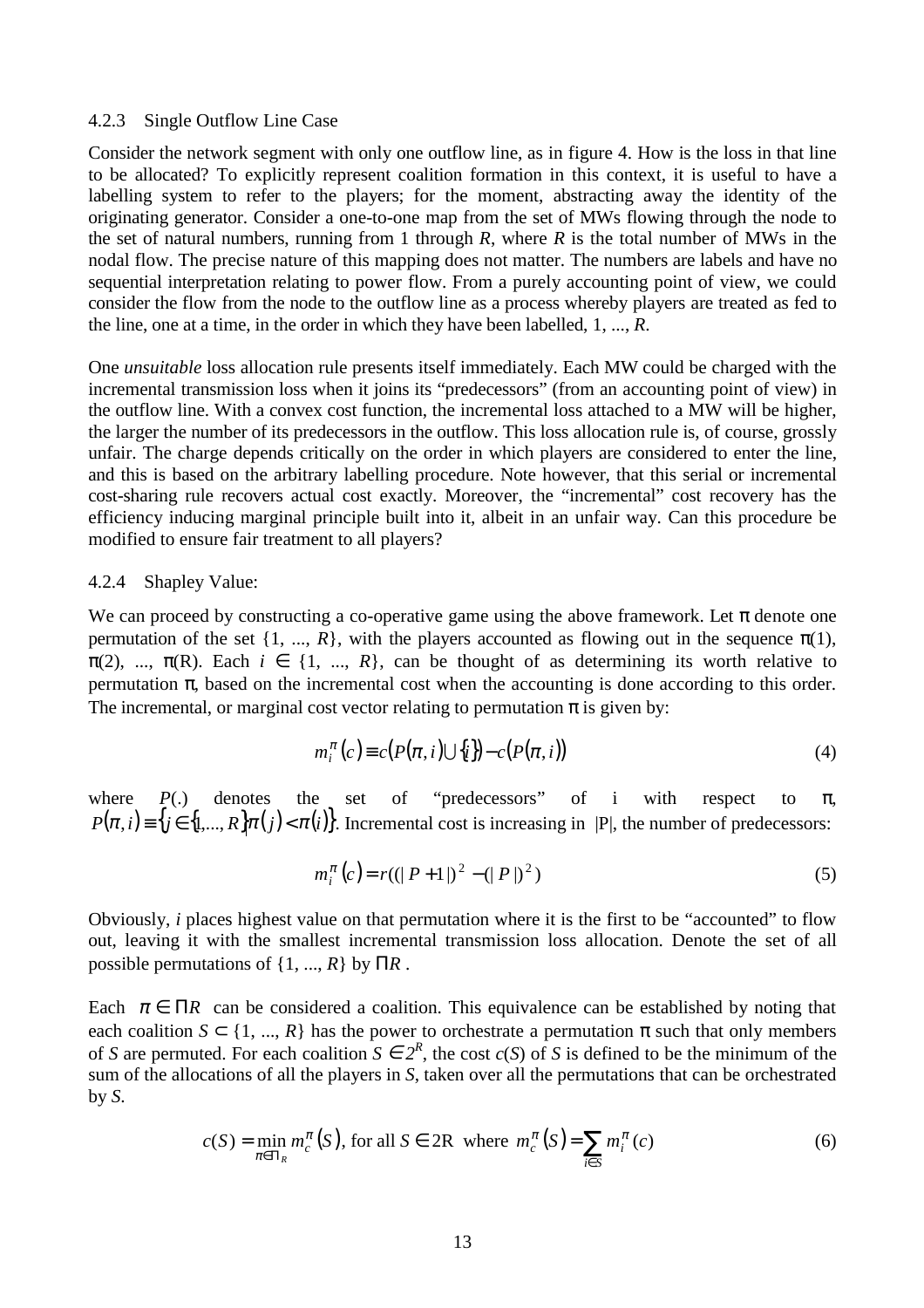In the canonical formulation, the Shapley value allocation  $\phi(c) = {\phi_i(c)}_{i=1,\ldots,R}$  is given by:

$$
\phi_i(c) = \sum_{S \subset \{1, \dots, R\} \setminus \{i\}} \frac{|S|!(R-|S|)!}{R!} (c(S \cup \{i\}) - c(S)) \tag{7}
$$

When permutations are interpreted as coalitions, the Shapley value allocation is the average, taken over all permutations, of the marginal vectors of the game:

$$
\begin{aligned} \n\phi(c) &= \left\{ \frac{1}{R!} \sum_{\pi \in \Pi_R} m_i^{\pi}(c) \right\}_{i=1,\dots,R} \\ \n&= \left\{ \frac{1}{R!} \sum_{\pi \in \Pi_R} (c(P(\pi, i) \cup \{i\}) - c(P(\pi, i))) \right\}_{i=1,\dots,R} \n\end{aligned} \tag{8}
$$

The axiomatic characterisation of the Shapley value is well known. The Shapley value is a suitable solution concept because it satisfies all the desirable properties we may demand of a cost allocation rule. It lies in the core of the game<sup>8</sup>; the implication is that no coalition can do better, and so the Shapley value allocation will be acceptable to all players. The Shapley value allocation is monotonic, additive and consistent. The monotonicity property guarantees that the charges will be non-negative, and the system will not lead to any player subsidising another. The additivity property is useful if we were considering other types of charges, such as use of system charges, added on to transmission charges. It guarantees that if charges were decomposable into components, then the order in which the component-wise allocation is done will not make a difference to the cost allocation. Consistency guarantees symmetric treatment of players.

Symmetric treatment takes a simple form in this context. The Shapley value captures the idea that the worth of an individual player is the average of her worth in all possible coalitions. Each coalition is one permutation of the ordered set of player labels, denoting one possible order in which players can be *accounted* to have increased the flow in the line. From the point of view of a player, the set of permutations Π*R*, signifies the set of all possible incremental (marginal) costs due to transmission loss,  $m_{\bullet}^{\pi}(c)$ ,  $\pi \in \Pi_{R}$ , that she could be potentially charged with. This set is the same for all players in this game because the power flow in the line, and the associated transmission loss, depends only on the total number of units of power flowing through the line; and not on their provenance, or identity. The implication, then, of considering all permutations equally likely is that the players are treated fairly in the face of any symmetric cost function, and moreover, the Shapley value allocation,  $\phi_{\bullet}(c)$ , is the same for all players. In other words, the transmission loss allocated to each MW of power flowing in the line is the same, regardless of its provenance.

It follows that the loss allocation for each generator that supplies a single outflow line is proportional to the share of its generated output in that line. Proportional sharing follows directly from accepting the Shapley value as the solution concept.<sup>9</sup>

 $\overline{a}$ 

 $\frac{8}{9}$  In any convex game, the Shapley value lies in the core of the game.

<sup>&</sup>lt;sup>9</sup> This is complementary to an information theoretic rationalization. With no information, and yet faced with the need to find an allocation in this logically indeterminate situation, the probability distribution that imposes no unwarranted structure is the one that maximizes entropy; the equi-probable or uniform probability distribution. This assigns to each MW, the same probability of flowing to either *i-m* or *i-l*; so the node is a perfect "mixer". This is the proportional sharing principle.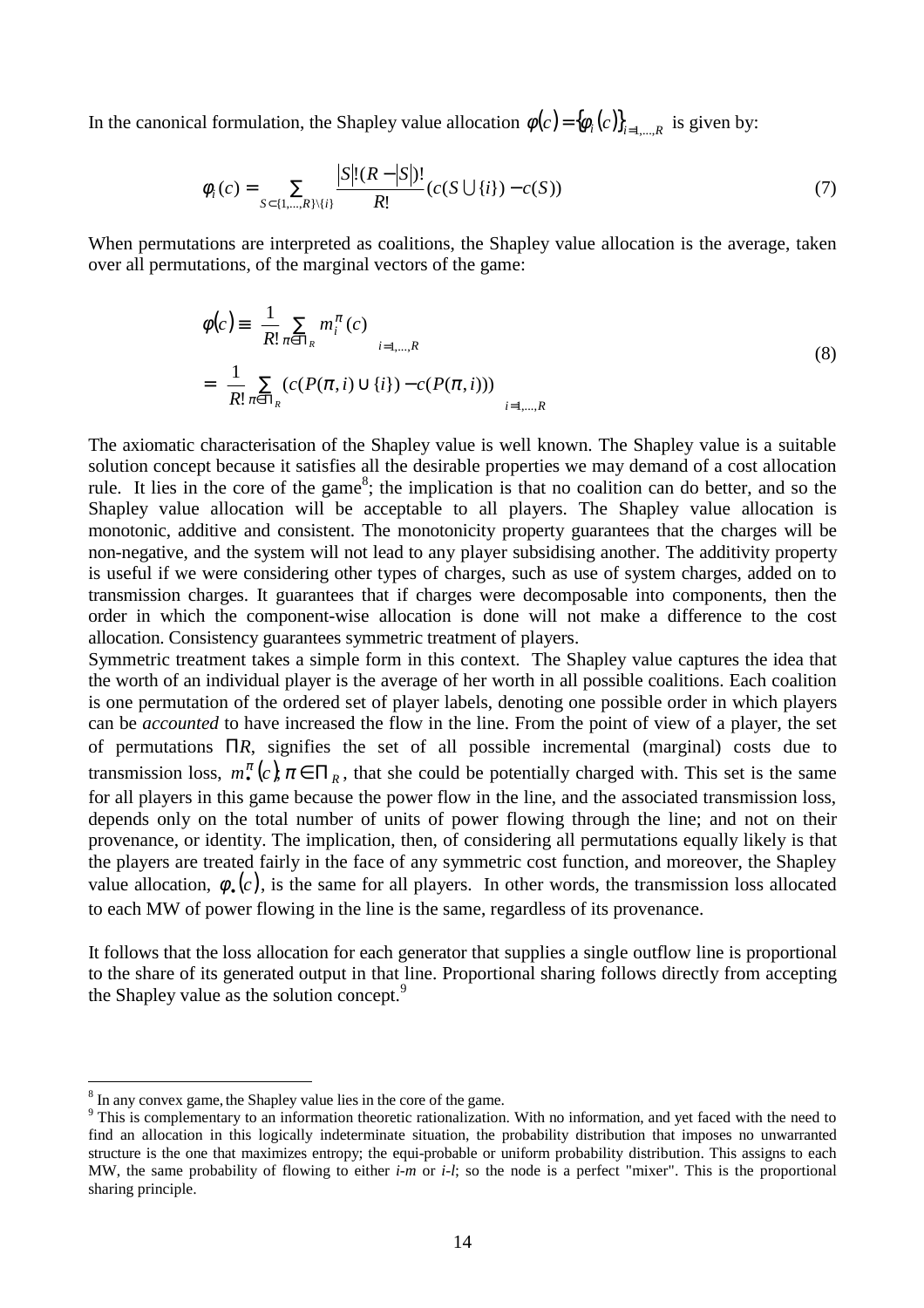## 4.2.5 Allocation of Inflows to Outflows

The logic employed in defining the game presented above applies in the context of the network segment shown in figure 1. The question is: if there were more than one outflow line, how are the inflows to be distributed among the outflows lines from the point of view of sharing out total transmission loss? The essential point is that since  $c(q)$  is convex, attributing a disproportionate share of the power flow in a line that carries more power than the others to one generator (or load, if the loss is allocated to loads) will attribute to it a much larger share of transmission losses; that will be unfair.

From an accounting point of view, one may consider the outflow from the node to the different lines to be toted up, MW by MW, in some order, for example, in the order in which the units of power have been labelled, 1 through  $R$ <sup>10</sup> Given the accounting procedure, the Shapley value allocation is based on equal consideration of all possible permutations of the set  $\{1, ..., R\}$ . If each  $\pi \in \Pi_R$  has the same probability  $(1/R!)$ , this implies that each MW has equal probability of being allocated to any of the outflow lines. In other words, the proportional sharing rule is implicit in the determination of the Shapley value of this cost allocation game.<sup>11</sup>

Cost allocation over the whole network follows in a straightforward additive way from cost allocation in each of the lines in the network. Thus proportional sharing rule extends to the entire game.

## **5 CROSS-BORDER TRANSMISSION CHARGING**

 $\overline{a}$ 

The tracing-based methodology is likely to be at its most useful in the context of cross-border transmission charging. A group of transmission operators, such as ETSO, needs to be able to allocate cross-border flows to the agents causing them, so that appropriate charges can be imposed. The examples discussed here concentrate on losses, but the same principles can be applied to operating costs recovered through use of system charges, and the costs of counter-trades to resolve congestion.

For tracing purposes, each area (country) in the interconnected network will be represented by a single node, referred to as the supernode, with a net import or export. The net import/export is equal to the balance of internal generation and demand (including losses), or in other words, a balance of all the imports and exports. This means that only the area's net import/export will be allocated any losses, which can be justified the following way. The inter-area tracing algorithm allocates the costs due to the inter-area power exchanges. If any area is internally balanced (generation covers internal demand plus internal losses), but its transmission network is used for the inter-area trades, it should not be allocated any extra costs due to inter-area trades. Even more, the Transmission System Operator (TSO) in such a transit network should be compensated for making their network available for inter-area trades. This means that only the net area export/import should be allocated any costs.

Now real power flows in the interconnected network will be represented by a directed graph (digraph) in which the net country exports/imports are connected by the tie-lines linking the

<sup>&</sup>lt;sup>10</sup> We need make no assumptions about the precise nature of this disbursement procedure. For instance, one convention might be that successively numbered MWs are accounted to be fed to different lines, till all inflows have been disbursed. Another might be that successively numbered MWs are accounted to be fed through in blocks to a line till its power flow "target" is met, before the next line is fed, and so on, till all inflows are accounted for.

 $11$  The assumption that the set of players is a finite set - of units of power (e.g. MW) - can be relaxed without loss. If player size goes to zero, the non-trivial generalization of the Shapley value to atomic games by Aumann and Shapley (1974) preserves the validity of the proportional sharing principle.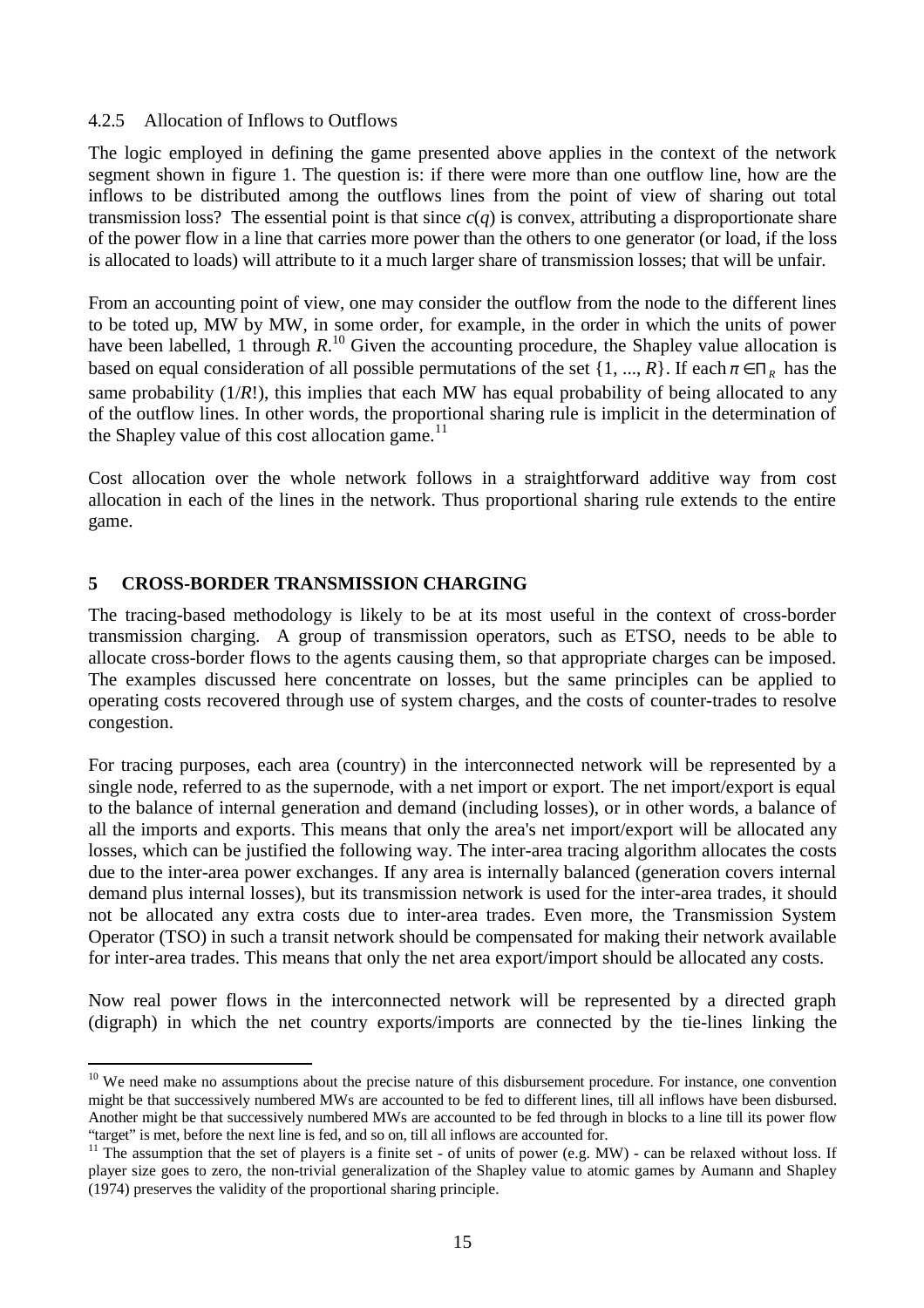countries. Flows in the tie-lines are usually known as they are tightly monitored for other purposes (e.g. Automatic Generation Control). In order to illustrate how the digraph is formed consider figure 5a. Country A is a net exporter while countries B and C are net importers. First let us concentrate on country B as, apart from being a net importer, its network is used also for a transit of power from A to C.

The import to country B is 149 MW while the export from it is 49 MW. The type of methodology used for the internal loss allocation within the country is irrelevant for tracing, but let us assume that in this case the marginal loss allocation has been used and, as the result, the loss allocated to the import is  $\Delta P_{\text{imp}} = -3$  MW. In other words, in this example, the import creates a counterflow, reducing losses in B, and the TSO in B is prepared to pay the equivalent of 3 MW to the users causing it. The loss allocated to the export is  $\Delta P_{\text{exp}} = 2$  MW (i.e. the users responsible for this export have to pay the equivalent of 2 MW to the TSO in B). Obviously generally there may be many import/export nodes in a country, each with its own loss allocation. The country's net export/import is equal to the balance of imports and exports plus the balance of the loss charges allocated to the imports and exports, i.e.  $49 - 149 - 3 + 2 = -101$ . The minus sign means that it is a net import.



**Figure 5: Example of inter-area trades**

The digraph corresponding to the inter-area flows is shown in figure 5b. Nodes BI (import in B) and BE (export in B) are the actual border nodes while node BN (net B) is the fictitious node responsible for the net import/export. With many export/import nodes in the country, there would be many export/import branches connected to node BN. The power loss in the fictitious branch BI-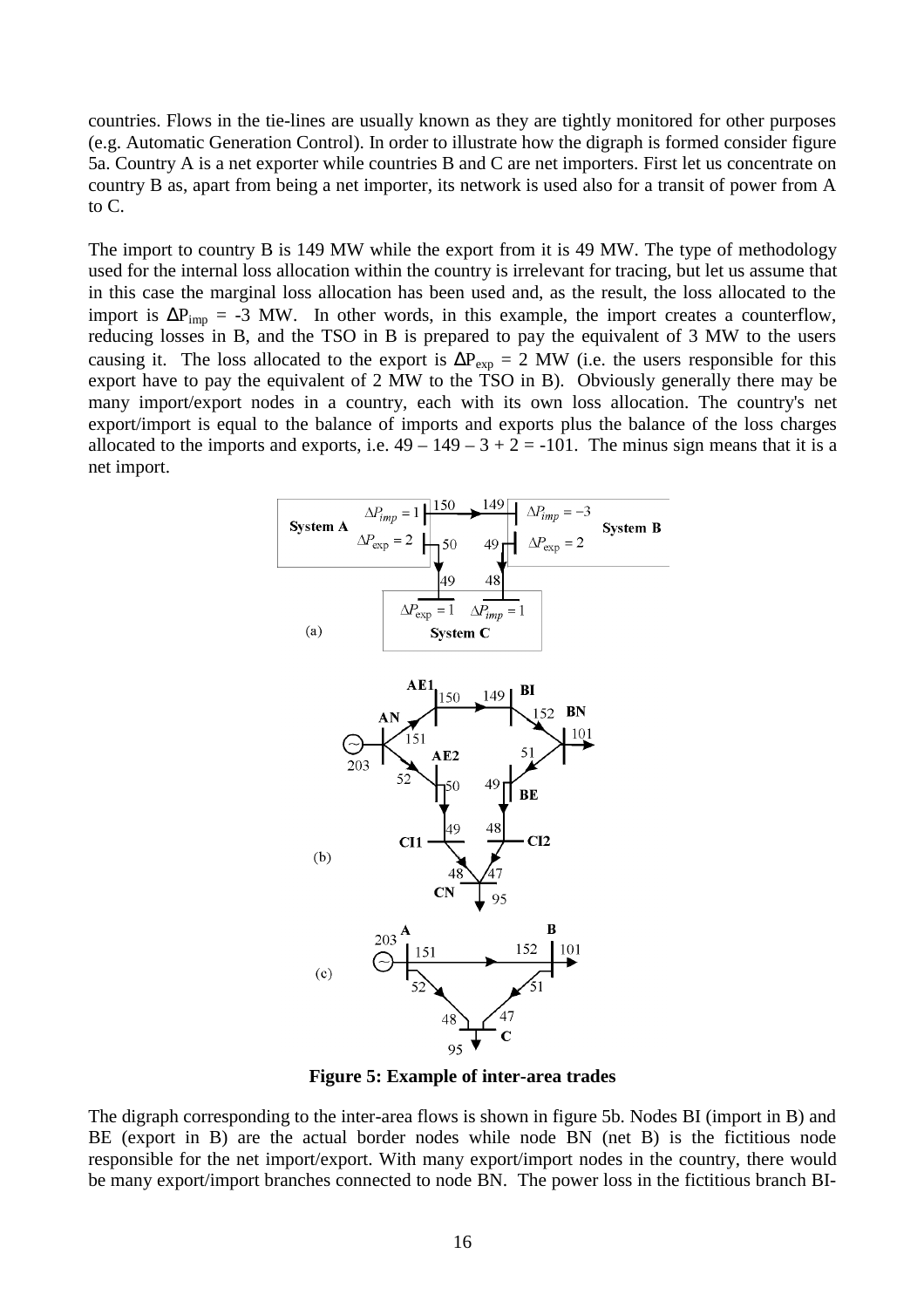BN is equal to the loss allocated to the import (note that it is negative in this case) while the power loss in the fictitious branch BN-BE is equal to the loss allocated to the export.

Country A is a net exporter with two export nodes, while country C is a net importer with two import lines. Their graphs are created in the same way as for country B. For country A, the losses allocated to the exports are shown as losses in the fictitious lines AN-AE1 (where 1 MW is allocated) and AN-AE2 (where 2 MW are allocated). For country C, 1 MW of losses is allocated to each of the fictitious lines CI1-CN and CI2-CN.

The graph shown in figure 5b contains the actual tie-lines (AE1-BI, AE2-CI1, BE-CI2) and a number of fictitious lines. This graph can be simplified by combining the series-connected branches (eliminating the border nodes) as shown in figure 5c. The total loss to be allocated is 7 MW: 4MW in A-C, 4MW in B-C, and –1 MW in branch A-B, which benefits from the saving in losses allocated to the imports within country B.

Country A is the only net exporter in this system, and so if 50% of the losses are charged to exports, country A will have to pay for 3.5 MW. If the other 50% are charged to imports, they must be divided between countries B and C. We can use the graph-based tracing outlined in Section 3 to allocate the losses. The only difference is that each of the nodes in the digraph is a supernode representing a country. Country B imports directly from country A via tie-line A-B and country C imports via two parallel paths: tie-line A-C and the path A-B-C. Thus, looking at the allocation to the net imports, -0.5 MW of loss in line A-B (50% of the total) is shared in proportions (101/152) and (51/152) between net imports in countries B and C. On the other hand 2 MW of loss in line A-C, and 2 MW of loss in line B-C (in both cases 50% of the total losses), are allocated to the net import in country C. Adding these allocations gives –0.33 MW allocated to country B and 3.83 MW allocated to country C. The total comes to 3.5 MW, 50% of the overall losses, as required.

Note that the exporter in A would not have to pay as much if the "loop flow" through B were not taken into account. If the flow between B and C was treated as a bilateral transaction between the two countries, an "exporter" in B would have to pay for 2 MW of losses on line B-C. The exporter in A has to pay for half of the losses on line A-C (2 MW), but gains from the negative charge on line A-B (– 0.5 MW). It no longer has to pay anything for the losses on line B-C. The importer in country C is no longer credited with any of the losses saved on line A-B, even though some of its imports travelled down that line, and has to pay more. Table 3 summarises these results. Clearly tracing provides a fairer allocation of charges.

|  |  | Table 3: Loss charges due to inter-area trades. |  |
|--|--|-------------------------------------------------|--|
|--|--|-------------------------------------------------|--|

|                                                 | Exp A | $\mathbf{Imp} \mathbf{B}$ | Exp B | $\mathbf{Imp} \ \mathbf{C}$ | <b>Total</b> |
|-------------------------------------------------|-------|---------------------------|-------|-----------------------------|--------------|
| Loss charge from tracing                        |       | $-0.33$                   |       | 3.83                        |              |
| <b>Loss charge from bilateral flows</b> $  1.5$ |       | $-0.5$                    |       | 4.00                        |              |

Tracing allows allocation of losses to countries that cause them. It does not dictate the way in which they are paid for. One approach, "self-provision", implies that each country would have to increase its generation to compensate for the losses it causes. If the additional generation (or reduction for countries that are due to receive compensation) equalled the losses due, no cash need to change hands. In practice, however, demands and generation levels fluctuate and rarely match their contracted levels, so that the imbalances must be converted to cash payments. Given this, it might be best to charge for losses in cash terms from the beginning.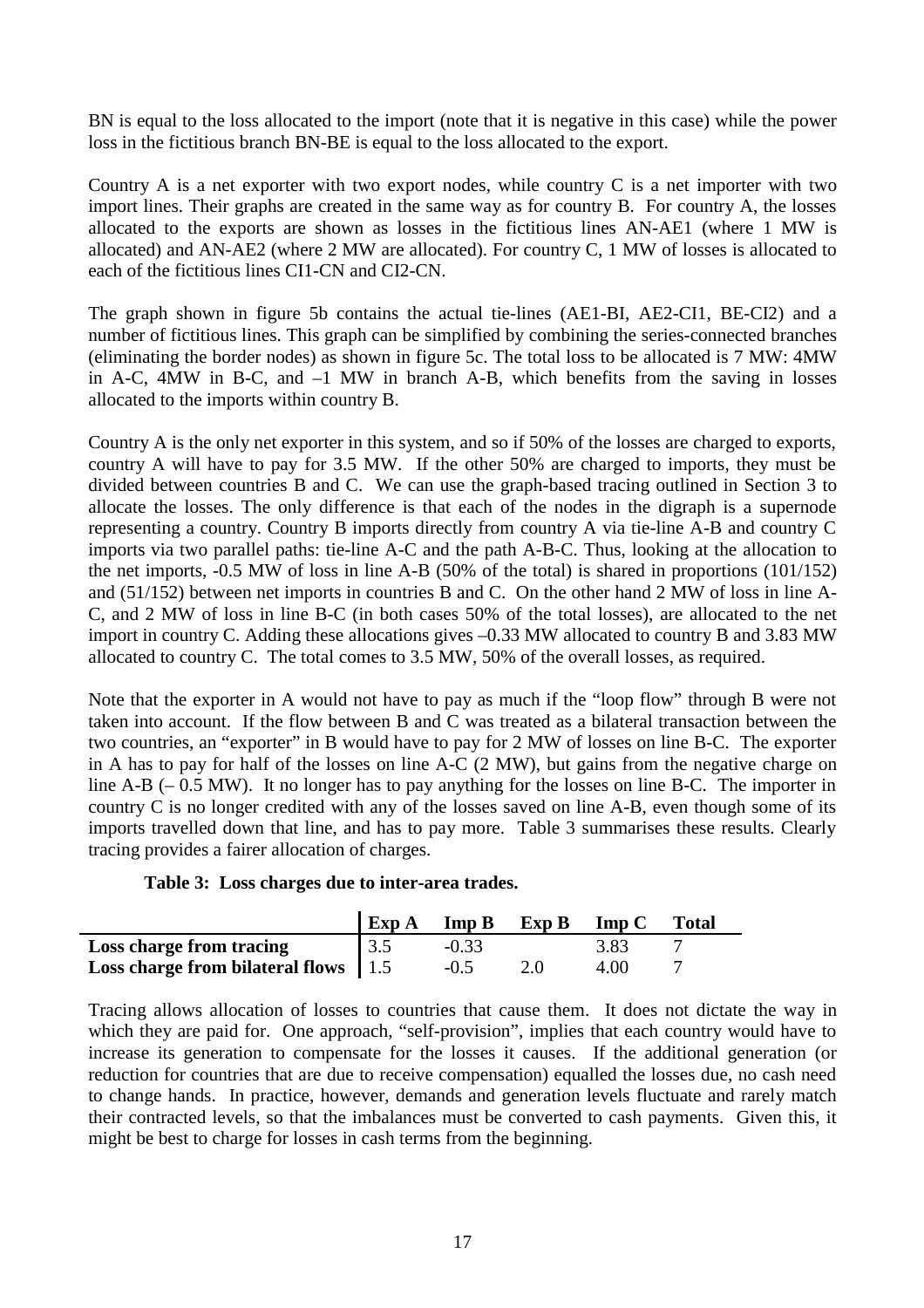Thus a price is needed, and a simple solution is to take a (weighted) average price of energy from all the countries. This could be unfair to countries with relatively high energy costs and prices. It would be better to set charges based on the price of electricity at each point on the network. This implies multiplying the losses allocated to imports/exports within each country by the unit price of energy in that country and multiplying the losses in tie-lines by the average price of energy between the connected countries.

So far, this tracing-based allocation scheme has been interpreted as a scheme for inter-TSO compensation payments. That is, each TSO handles transmission pricing inside their systems and allocates charges to the border nodes (imports and exports). Then the tracing scheme is used to reallocate these import/export charges to individual TSOs and reimburse the transiting TSOs for their costs. Therefore the whole scheme is executed on the TSO level. How should these compensation charges be apportioned to individual loads and generators within each country? This question is really beyond the scope of this paper. One possibility, however, is to charge only the loads/generators with import/export contracts while another is to allocate the charges evenly to all the users within a given country. The former is probably more cost-reflective but, on the other hand, it may be seen as creating barriers impeding development of the common market. Evenly distributing the import/export charges to all the users is less cost-reflective but promotes competition and development of inter-area trades. This may be seen as more important than the cost-reflectiveness, especially during the initial stages of market opening.

It may be argued that, as the proposed scheme is not based on the marginal pricing methodology, it is not optimal. However it should be noted that the societal welfare is hardly affected by the nonoptimal transmission prices. As shown by Green (1998), moving from uniform to optimal transmission prices in England and Wales (including congestion pricing) would increase social welfare by only 0.6% of the generators' revenue. This would suggest that a practical, but not necessarily theoretically optimal, methodology facilitating the trades is preferable to a theoretically optimal but complicated one. The tracing methodology seems to provide a sensible compromise: it is simple and practical yet provides some locational signals. By comparison the marginal transmission pricing methodology, which is theoretically optimal, is too complicated and volatile while the postage stamp is not cost-reflective.

The important advantage of the proposed approach is that no information is required about individual transactions as the charges are exit/entry based (i.e. a transaction from A to B will pay the charge for injecting power at A and withdrawing at B). The only information required are the flows in the tie-lines linking the countries and the loss charges on imports/exports. This limits the amount of information to be shared between individual TSOs and also prevents disclosure of commercially sensitive information about individual contracts. The methodology retains the subsidiarity principle, since each country is allowed to use whatever methodology they wish for internal loss allocation.

Implementation of the tracing methodology requires knowledge of all the tie-line flows in the interconnected system. This information is usually available because tie-line flows are monitored for AGC purposes. However the scheme still requires someone to collect all the information and do the calculations. In other words a central TSO, if only for transmission pricing purposes, would be necessary. Although one could argue that for system security purposes such a central TSO is necessary anyway, the individual TSOs may be opposed to this idea (mostly for political reasons). In order to overcome this obstacle, a possibility of implementing the tracing scheme that does not require existence of the central TSO would be advantageous. In order to do that one should notice that the graph-based scheme satisfies this requirement. The calculations are performed step by step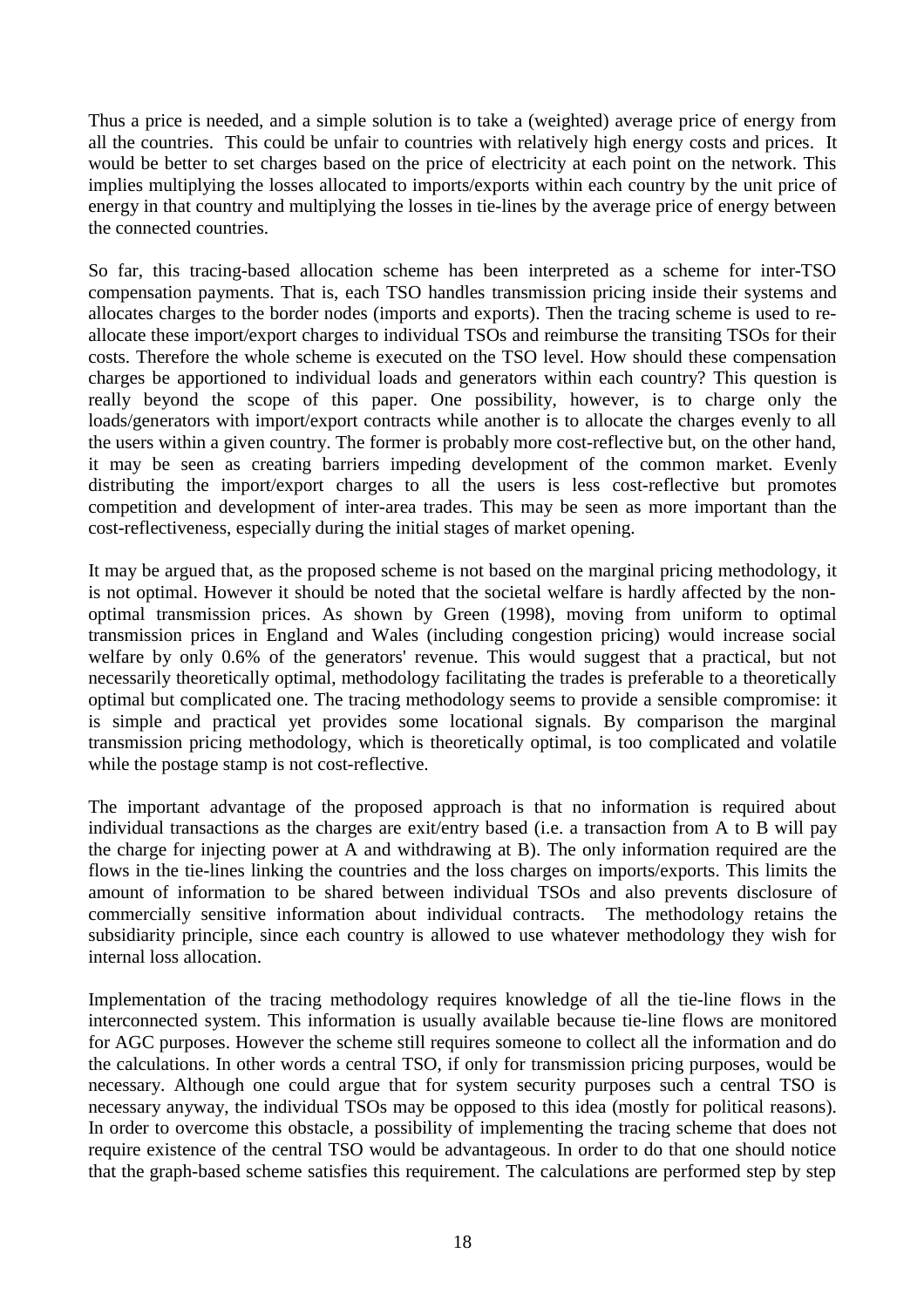with the information being passed down from the pure source node of the digraph downstream until it reaches the pure sink node of the digraph. At each step communication only between neighbouring utilities is required. Hence the whole calculation can be executed in a completely decentralised way. In the presence of circular flows the solution has to be obtained using the matrixbased algorithm. The decentralised solution can no longer be employed but, if the central TSO is not desired, the cost allocation can be performed by an Internet-based program.

The tracing methodology can also be applied by the intermediate countries to charge transiting flows for the use of their networks (Bialek, 2000). To understand how this is done note that table 1 shows the usage of particular lines by particular generators (i.e. net exports) while table 2 shows the usage by particular demands (i.e. net imports). In a similar way the usage of entire networks (i.e. supernodes) can be determined.

# **6 CONCLUSION**

In this paper assumptions underlying a methodology for transmission pricing in a meshed network (and applicable to inter-system trades) have been analysed. According to this methodology there is a simple method - by following the acyclic directed graph (digraph) of flows in the network - to notionally trace how real and reactive power flows in the lines from individual sources to individual sinks. In other words the tracing methodology establishes paths linking the sources and the sinks. Consequently transmission prices can be calculated in a similar manner to in the traditional contract path approach. It should be stressed, however, that the tracing paths are based on the actual power flows in the network while the contract paths are based on financial contracts which do not reflect the physics of transmission.

The tracing methodology is based on the assumption that, at any network node, the incoming flows are proportionally distributed among the outgoing flows. One aim of this paper was to critically examine this assumption, which can be neither proved nor disproved physically. The analysis used the loss allocation problem as an example, and rationalised the proportional sharing principle using co-operative game theory. We showed that the Shapley value, the solution concept that has all desirable properties one may demand of a loss allocation scheme, justifies the proportional sharing rule.

The Shapley value justification for the sharing rule implies that it is based on average of marginal, rather than pure marginal, costs. This means that locational signals will be muted, compared to those that nodal prices would produce. However, since nodal prices seem unlikely to be implemented, we believe that it is better to send muted signals than none at all.

In the final part of the paper, we have shown how the tracing methodology could be applied to the problem of charging for inter-country electricity flows. The tracing methodology allows us to assign responsibility for flows anywhere on the system to countries, generators, or loads. While we have concentrated on charging for losses in our examples, the methodology could easily be used to ensure that the costs of using the transmission system, and particularly those of resolving congestion, could also be apportioned more fairly than they are at present. At present, the European transmission system operators are trying to find a pricing methodology which is simple enough to be easily implemented, but also sends appropriate cost messages. We believe that a scheme based on tracing is a good compromise between these potentially conflicting objectives.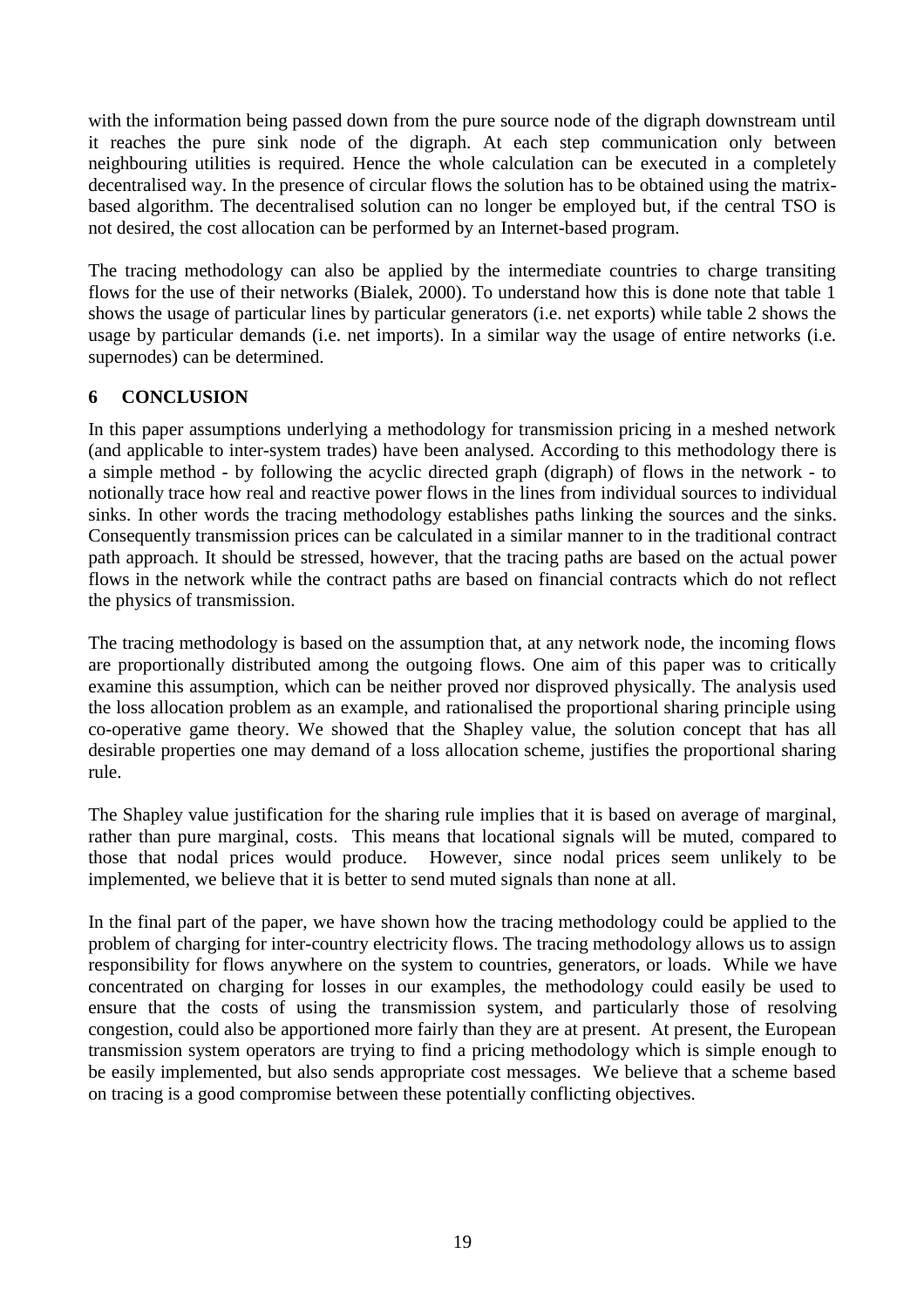#### **REFERENCES**

- Aadland D and Kolpin Van (1998) Shared Irrigation Costs: an Empirical and Axiomatic Analysis, *Mathematical Social Sciences*, 849, 203-218.
- Aumann, RJ, Shapley, LS: *Values of Non-atomic Games*, Princeton University Press, 1974.
- Billera L Heath D and Raanan, J (1978) Internal Telephone Billing Rates A Novel Application of Nonatomic Game Theory, Operations Research, 26, 956-965.
- Bialek. J.: "Tracing the flow of electricity" *IEE Proc.-Gen. Transm. Distrib.*, Vol. 143, July 1996*,* pp. 313-320.
- Bialek, J.: "Topological generation and load distribution factors for supplement charge allocation in transmission open access" *IEEE Trans. on Power Systems*, Vol. 12, pp. 1185-1193, August 1997.
- Bialek, J, Kattuman, P.: "Real and Reactive Power Tracking: Proof of Concept and Feasibility Study*"* Electric Power Research Institute, report TR112416, Feb. 1999.
- Bialek, J. "Tracing-based unifying framework for transmission pricing of cross-border trades in Europe" Int. Conf. on Electric Utility Deregulation and Restructuring, and Power Technologies DRPT'2000, London, April 2000.
- Cadwalader, M.D., S.M. Harvey, W.W.Hogan, and S.L. Pope (1999), *Coordinating Congestion Relief Across Multiple Regions* mimeo, Harvard Electricity Policy Group.
- Calviou, M.C., Dunnet, R.M., Plumptree, P.H.:"Charging for Use of a Transmission System by Marginal Cost Methods" *Proc. Power System Computation Conference,* Avignon 1993.
- Costano-Pardo, A and Garcia-Dias, A (1995) Highway Cost Allocation: An Application of the Theory of Nonatomic Games, Transportation Research - A 29A, 3, 187-203.
- ETSO (2000a) *Cross-border Tariffs for the Internal Market of Electricity in Europe* European Transmission System Operators, 19 March 2000
- ETSO (2000b) *Proposal for the Implementation of the Cross-border Tariffs for the year 2001*, European Transmission System Operators, 27 March 2000
- Green, R.: "Electricity transmission pricing: an international comparison", *Utilities Policy*, Vol. 6, No. 3, pp. 177-184, 1997.
- Green, R.: "Electricity Transmission Pricing: How much does it cost to get it wrong?", University of California Energy Institute, report PWP 58, April 1998.
- Kirschen, D., Allan, R., Strbac, G.: "Contributions of individual generators to loads and flows" *IEEE Trans. on Power Systems*, Vol. 12, February 1997, pp. 52-60.
- Linhart P, Radner R, Ramakrishnan KG, and Steinberg R (1995) The Allocation of Value of Jointly Provided Services, Telecommunication Systems 4, 151-175.
- Littlechild SC and Owen G (1973) A Simple Expression for the Shapley Value in a Special Case, *Management Science*, 20, 3, 370-372.
- Rivier, M., Pérez-Arriaga, I. J.: "Computation and decomposition of spot prices for transmission pricing" *Proc. 11th PSCC*, pp. 371-378, Avignon, 1993.
- Schweppe, F.C., Caramanis, M.C., Tabors, M.D., and Bohn, R.E.: *Spot Pricing of Electricity*. Boston: Kluwer, 1988.
- Shapley LS (1953) A Value for n-person Games in Kuhn HE and Tucker, AW, (eds*.) Contributions to the Theory of Games*, Vol 2, Princeton University Press, Princeton, NJ, pp 307-317.
- Shubik, M. (1962) Incentives, Decentralized Control, The Assignment of Joint Costs and Internal Pricing, *Management Science*, 8, 325-343.
- Young, HP (1994) Cost Allocation, in Aumann RJ and Hart S (eds*.) Handbook of Game Theory with Economic Applications,* Volume 2, Amsterdam; London and New York: Elsevier, North-Holland, pp. 1193-1235.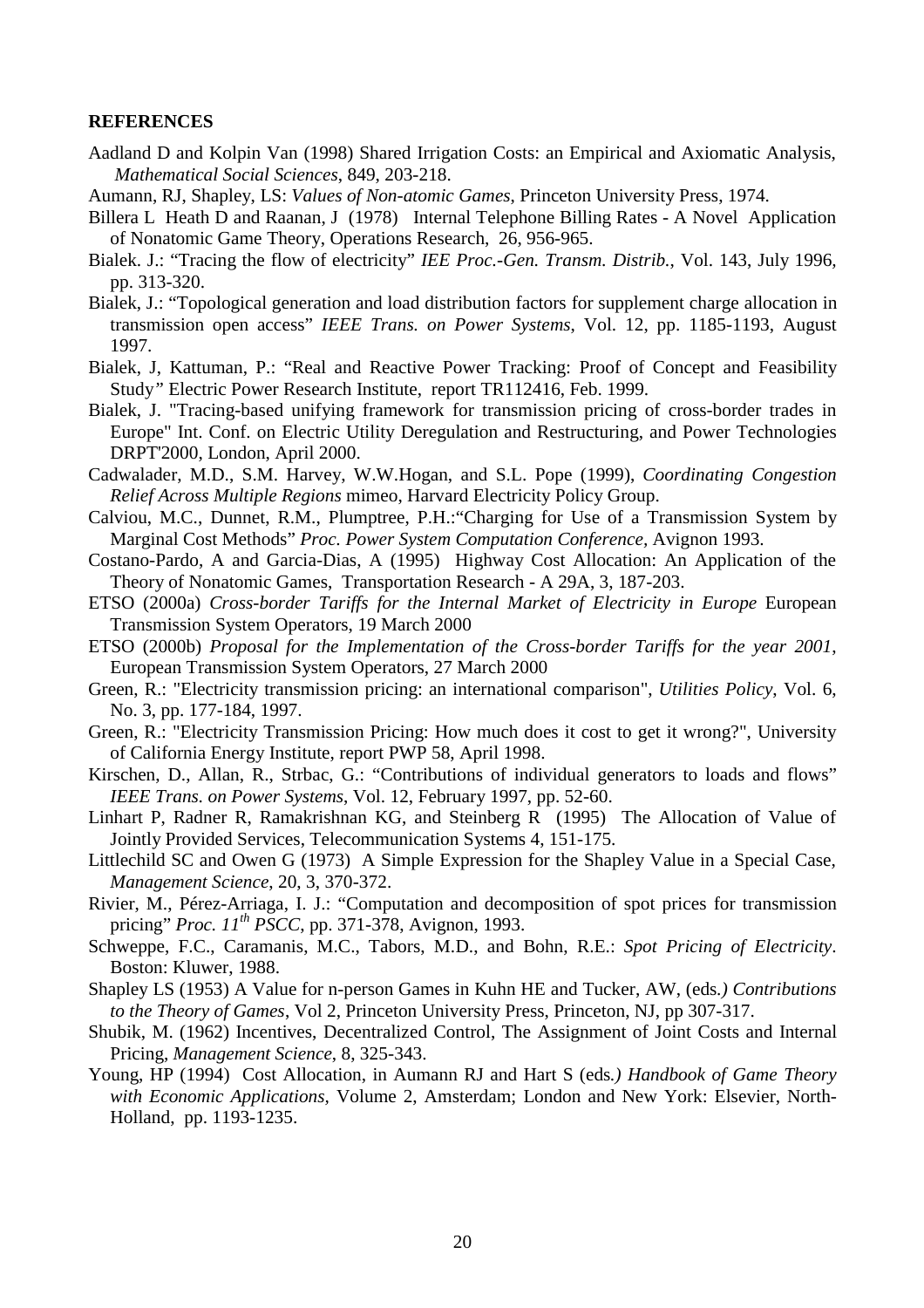#### **APPENDIX: MATRIX ANALYSIS OF THE TRACING METHODOLOGY**

The tracing algorithm can be executed using either an intuitive graph-based approach, proposed by Kirschen *et al* (1997) or a more general matrix analysis proposed by Bialek (1996). Explanations in Section 3 were based on the graphs as they are more easily understood. Here we will outline the matrix-based approach as it is more useful when dealing with circular flows.

Let us define an unknown *gross nodal power*,  $P_i^{(gross)}$ , as a total power flow through node *i* which satisfies the Kirchhoff's Current Law and which would flow if the network was fed with the actual generation and no power was lost in the network. Similarly, let  $P_{i-j}^{(gross)}$  be an unknown *gross flow* in line *i-j* which would flow if no power was lost. Obviously  $\left| P_{i-j}^{(gross)} \right| = \left| P_{i-j}^{(gross)} \right|$ *j i*  $\begin{vmatrix} (gross) \\ -j \end{vmatrix} = P\begin{vmatrix} gross) \\ j-i \end{vmatrix}$ .

The gross nodal power, when looking at the inflows, can be expressed as

$$
P_i^{(gross)} = \sum_{j \in \alpha_i^{(u)}} \left| P_{i-j}^{(gross)} \right| + P_{Gi} \quad \text{for } i = 1, 2, ..., n
$$
 (9)

where  $\alpha_i^{(u)}$  is the set of upstream nodes supplying directly node *i* (i.e. power must flow towards node *i* in the relevant lines), and  $P_{Gi}$  is the generation at node *i*. As  $\left| P_{i-j}^{(gross)} \right| = \left| P_{j-i}^{(gross)} \right|$ , the flow  $P_{i-j}^{(gross)}$  can be replaced by  $\left|P_{j-i}^{(gross)}\right|/P_j^{(gross)}P_j^{(gross)}$ *gross*  $P_{j-i}^{(gross)} \sim P_j^{(gross)} P_j^{(gross)}$ . Normally the transmission losses are small so that it can be assumed that  $\left| P_{j-i}^{(gross)} \right| / P_j^{(gross)} \cong \left| P_{j-i} \right| / P_j$  $P_{j-i}^{(gross)} \sim |P_j^{(gross)} \cong |P_{j-i}|/P_j$ , where  $P_{j-i}$  is the actual flow from node *j* in line *j-i* and *Pj* is the actual total flow through node *j*. This corresponds to assuming that the distribution of gross flows at any node is the same as the distribution of actual flows. This is the only approximating assumption of the method. Under this assumption eq. (9) can be re-written as

$$
P_i^{(gross)} - \sum_{j \in \alpha_i^{(u)}} \frac{\left| P_{j-i} \right|}{P_j} P_j^{(gross)} = P_{Gi} \quad \text{or} \quad \mathbf{A_u} \mathbf{P_{gross}} = \mathbf{P_G}
$$
 (10)

where **Pgross** is the unknown vector of gross nodal flows and  $A_{\mathbf{u}}$  is the upstream distribution matrix calculated from the actual, not modified, flows. Its elements are equal to:

$$
\begin{bmatrix} \mathbf{A}_{\mathbf{u}} \end{bmatrix}_{ij} = \begin{cases} 1 & \text{for } i = j \\ -|P_{j-i}|/P_j & \text{for } j \in \alpha_i^{(u)} \\ 0 & \text{otherwise} \end{cases} \tag{11}
$$

As **Au** and **PG** are known, the solution of (10) will give the unknown gross nodal flows.

Once the gross nodal flows have been determined, the gross line flows and gross demands can also be found using the proportional sharing principle. The gross outflow from node *i* in line *i-l* is

$$
\left| P_{i-l}^{(gross)} \right| = \frac{\left| P_{i-l}^{(gross)} \right|}{P_i^{(gross)}} P_i^{(gross)} \cong \frac{\left| P_{i-l} \right|}{P_i} \sum_{k=1}^n \left[ \mathbf{A}_{\mathbf{u}}^{-1} \right]_k P_{Gk} \quad \text{for all } l \in \alpha_i^{(d)}
$$
(12)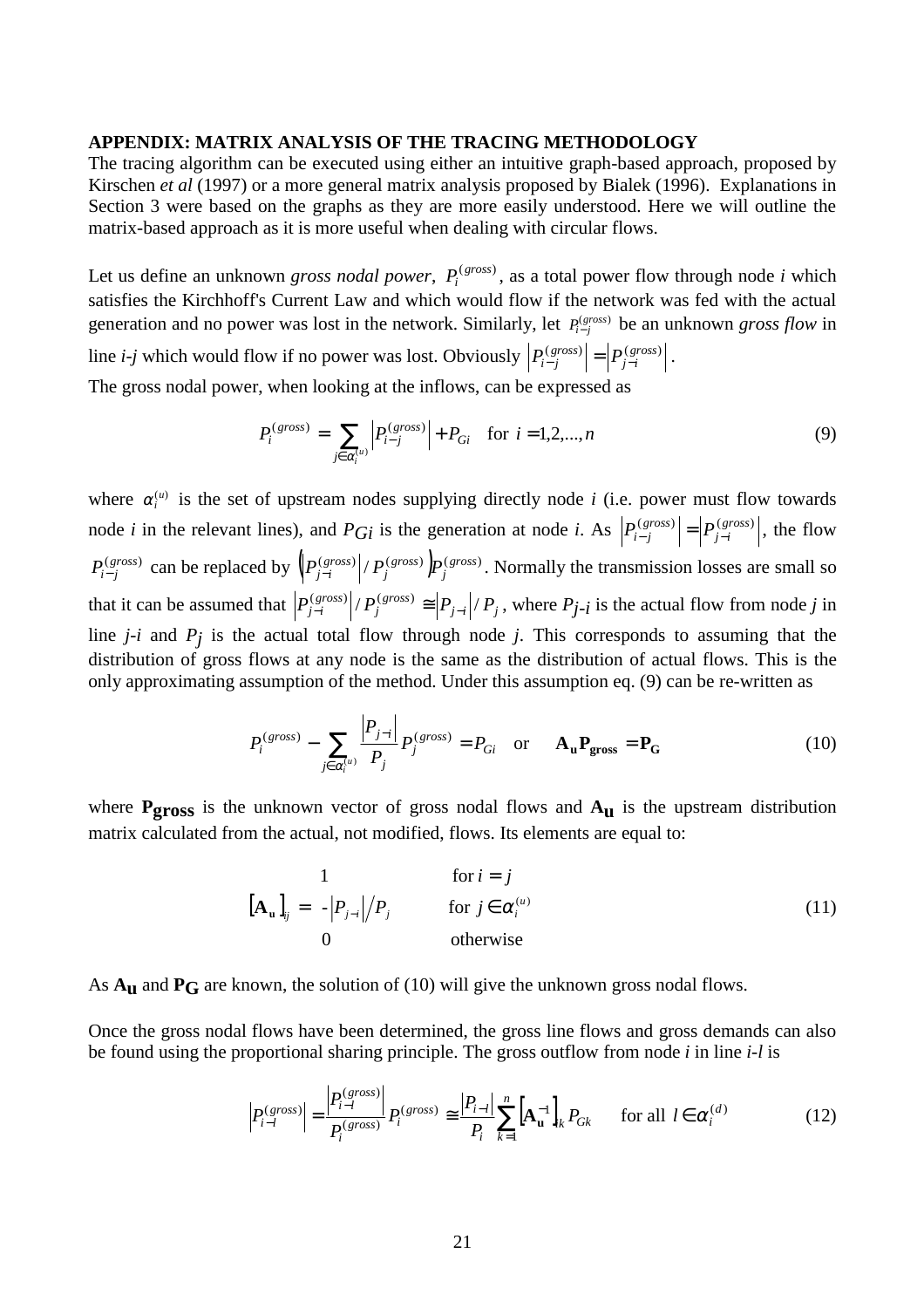where  $\alpha_i^d$  is the set of downstream nodes supplied directly from node *i* (that is power flows from those nodes to node *i* in the relevant lines). The gross demand at node *i* can be calculated as

$$
P_{Di}^{(gross)} = \frac{P_{Di}^{(gross)}}{P_i^{(gross)}} P_i^{(gross)} \cong \frac{P_{Di}}{P_i} P_i^{(gross)} = \frac{P_{Di}}{P_i} \sum_{k=1}^{n} \left[ \mathbf{A}_{\mathbf{u}}^{-1} \right]_{ik} P_{Gk}
$$
(13)

where  $P_{Di}$  is the actual demand at node *i*. This equation is especially important as it shows what would be the load demand at a given node if a lossless network was fed with the actual generation. Hence the difference between the gross demand and the actual demand

$$
\Delta P_{Di} = P_{Di}^{(gross)} - P_{Di} \tag{14}
$$

gives the loss which is attracted by power flowing from all the generators to a particular load.

Let us apply this algorithm to the real power flow shown in figure 2. Eq. (10) gives:

$$
\begin{bmatrix} 1 & 0 & 0 & 0 \ -60/400 & 1 & 0 & 0 \ -225/400 & 0 & 1 & -83/283 \ -115/400 & -173/173 & 0 & 1 \end{bmatrix} \begin{bmatrix} P_1^{(gross)} \\ P_2^{(gross)} \\ P_3^{(gross)} \\ P_4^{(gross)} \end{bmatrix} = \begin{bmatrix} P_{G1} = 400 \\ P_{G2} = 114 \\ 0 \\ 0 \end{bmatrix}
$$
(15)

Solving this equation gives the following values of gross nodal powers: **Pgross** = [400 174 309.8 289]<sup>T</sup>. The gross load demands are  $D_3^{(gross)} = (300/300) \times 309.8 = 309.8$  and  $D_4^{(gross)} =$  $289x(200/283) = 204.2$ . Hence the loss apportioned to *D*<sub>l</sub> is equal to 9.8 while the loss apportioned to *D*4 is 4.2 which matches the values shown in table 1.

The share of the generation used to supply each of the loads and each of the lines can be calculated from eq. (12) and (13). All these calculations give the same result as that obtained using the graphbased algorithm, table 1.

In a similar manner matrix-based tracing of net power flows can be conducted, which gives allocation of the losses to the generators, but it will not be shown here due to the lack of space. Details can be found in Bialek (1996).

At first sight it might seem that the graph-based approach is simpler than the matrix approach as the former does not require matrix manipulations. A closer investigation, discussed by Bialek (1997 and 1999), reveals that both approaches are computationally equivalent because the calculation of the inverse matrices can be performed recursively. This is due to a well-known graph theory theorem saying that it is possible to order nodes in an acyclic directed graph in such a way that the adjacency matrix is upper triangular. Consequently  $A_u$  is lower triangular and  $A_u^{-1}$  can be obtained by recursive forward substitution. It is easy to prove that the computational steps involved are then identical to those when the graph-based algorithm was used. The required node ordering can be done by a simple graph search technique determining the length of the longest path to each node starting from each head node. The nodes are then allocated to a level equal to the length of the longest path reaching that node. When a node belongs to two or more domains it is allocated to the